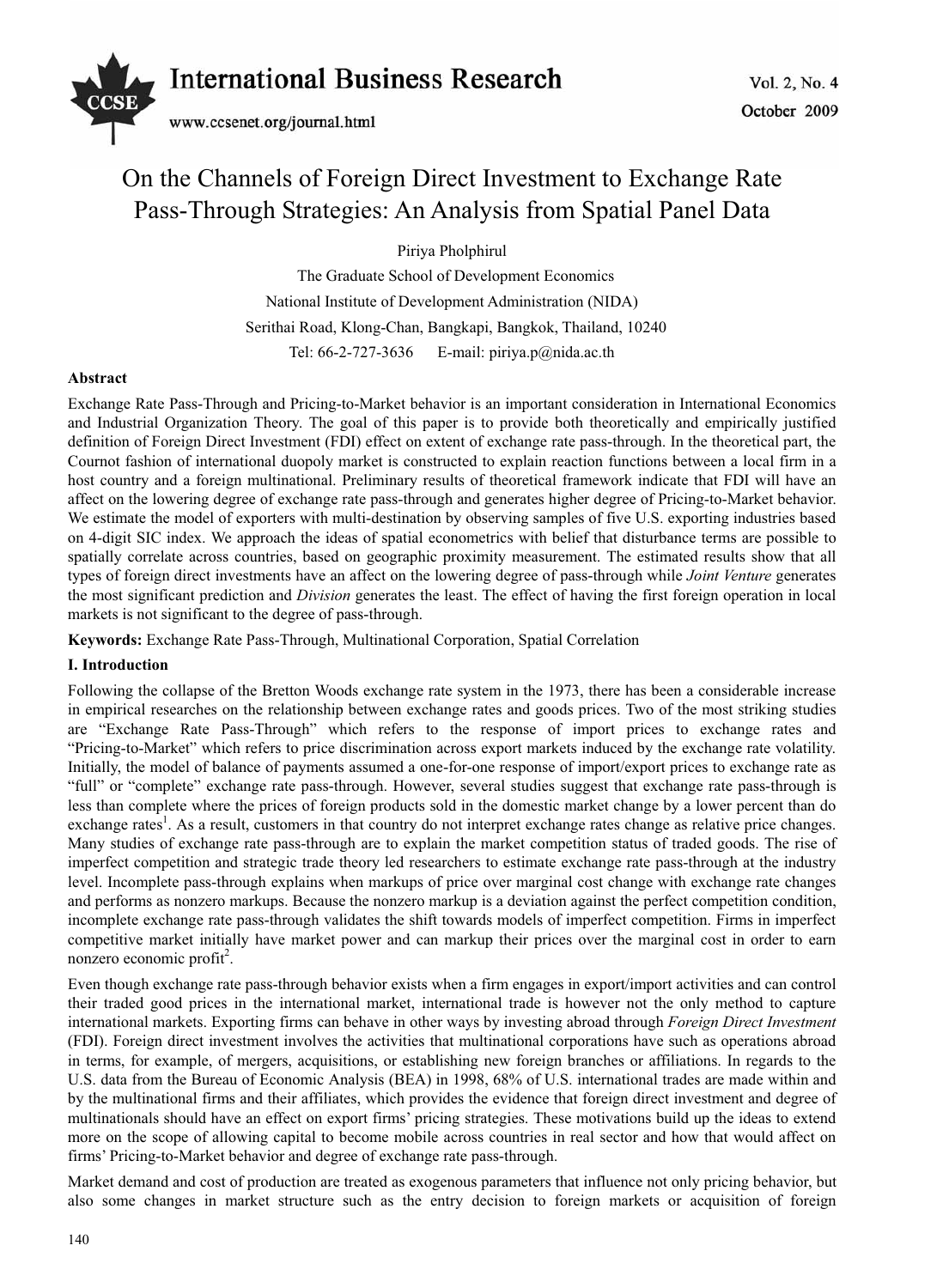subsidiaries. In search of a larger market of multinational firms, a manufacturer begins to access to foreign markets with difference reasons such as lower cost of production, different consumer preference in goods, different in rate of return on investment or higher transaction cost on export. Eventually, the exporting firm establishes distribution and production networks by setting up a brand new firm or by acquisition of local firms. Foreign Direct Investment then tends to be an important topic in explaining the multinational firms' strategies. Moreover, a firm that invests abroad gains market and input advantage from investment abroad. The role of new-entry firm whether in term of mergers, acquisition, or integration of firms should affect changes in the market such as prices, market demand, strategies of local firms, etc. International mergers and acquisitions seem to be an old story in the field of finance where multinational conglomerate merger/acquisition happens when multinational firms make many direct investments by purchasing the stock of foreign firms in related or other industries. This then makes the analytical setting international from the financial viewpoint of a financial theory.

Based on previous literatures, it is evident that no research has been done to explain the direct aspects of foreign direct investment and extent of pass-through. Nevertheless, there are likely to be some previous researches explaining the similarity and applicability of works that can be the guilds of explaining this relationship between international investment and degree of pass-through of exchange rates on prices. Gron and Swenson (1996) show that the incomplete exchange rate pass-through exists when firms are able to shift their production across countries or alter their location of acquiring input. Multinational firms can acquire input either from host countries or from domestic countries, which enhances ability of multinational firms to produce in multiple locations and gives more flexibility to adjust to changes in input price, resulting in a smaller pass-through of exchange rates on prices. This can imply the effect of foreign direct investment for local production on pass-through elasticity. Rangan and Lawrence (1993) use the export price index issued from the Bureau of Labor Statistics (BLS) showing that the real U.S. export prices do not change much if there is high share and high level of intra-firm export between parent companies and their foreign affiliations. Another recent research paper from Yoshida (2001) simply estimates that firms set their own *distribution agent* affect on reducing pass-through effect of yen on Japanese export prices. The results from these three articles seem to support my future research that outward foreign direct investment and capital outflow are likely to decrease the degree of exchange rate pass-through, which increases the degree of markup in local-currency pricing strategies that multinational firms should have. However, two papers from Desiraju and Shrikhande (1996) and Yoshida (1999) may contradict this result. Desiraju and Shrikhande (1996) study the effects of the international distribution channel (e.g., a dealer, an import jobber, or a retailer) in the foreign market on exchange rate pass-through. The magnitude of the pass-through depends on the presence of an incentive problem in the distribution channel. When there is no incentive problem, pass-through is complete; however, when there is an incentive problem, pass-through depends on various characteristics of intermediary and the market setting. Yoshida (1999) extends works of Desiraju and Shrikhande by examining an explicit incorporation of local distributors in an analysis of pricing behavior of exporting firms. He shows that the degree of exchange rate pass-through becomes more complete if there is vertical integration between parent export firm and local distributor firms in the local market. Section II contains the empirical studies of estimating degree of exchange rate pass-through (with foreign direct investment being independent) by considering the spatial correlation effect in Panel Data study. Section III interprets the estimated results and intuitive explanation. Section IV discusses the policy debates based on results found from in this paper.

#### **II. The Empirical Specification**

The incentive of this framework refers to a simple model of price discrimination by an exporter selling to several export destinations (Knetter; 1989, 1992). This generates the price-cost markup function, which caused change from three components: (i) changes in marginal cost in production of goods, (ii) changes in the markup of price over marginal cost (price elasticity), and (iii) changes in exchange rates.

$$
P_{it} = e_{it}MC_t \bigg(\frac{\varepsilon_{it}}{\varepsilon_{it} - 1}\bigg)
$$

The Panel Data estimation of price-cost markup is formalized as follows:

$$
p_{it} = \beta_l e_{it} + \beta_2 e_{it} EDI_{it} + \gamma_l (gdp_i) + \gamma_2 (PPI) + \gamma_3 (p_{i,t-l}) + \gamma_4 D_Y EAR + \alpha_i + \varepsilon_{it}
$$

Where,  $\alpha_i$  is a country effect, and  $\varepsilon_i$  is a regression disturbance with  $ID \sim N(0, \sigma_{\varepsilon}^2)$  The null hypothesis requires that price charged equals the marginal cost, and export prices are equal across destination nations. Therefore, in the null hypothesis, prices should vary in the correlated data such as country effect, exchange rate, or foreign direct investment variables and other control variables. Constant elasticity implies that exporters will change their prices to each destination country with a fixed markup over marginal cost. Marginal cost is common across destination regardless of consideration in other delivery charge or freight and transportation cost, but varies over time. Therefore, the time dummy *D\_TIME* variable reflects the time effect to capture changes of marginal cost over timing<sup>3</sup>. The individual effect or country effect  $(a_i)$  measures the specific markups to the various destination markets. Within the alternative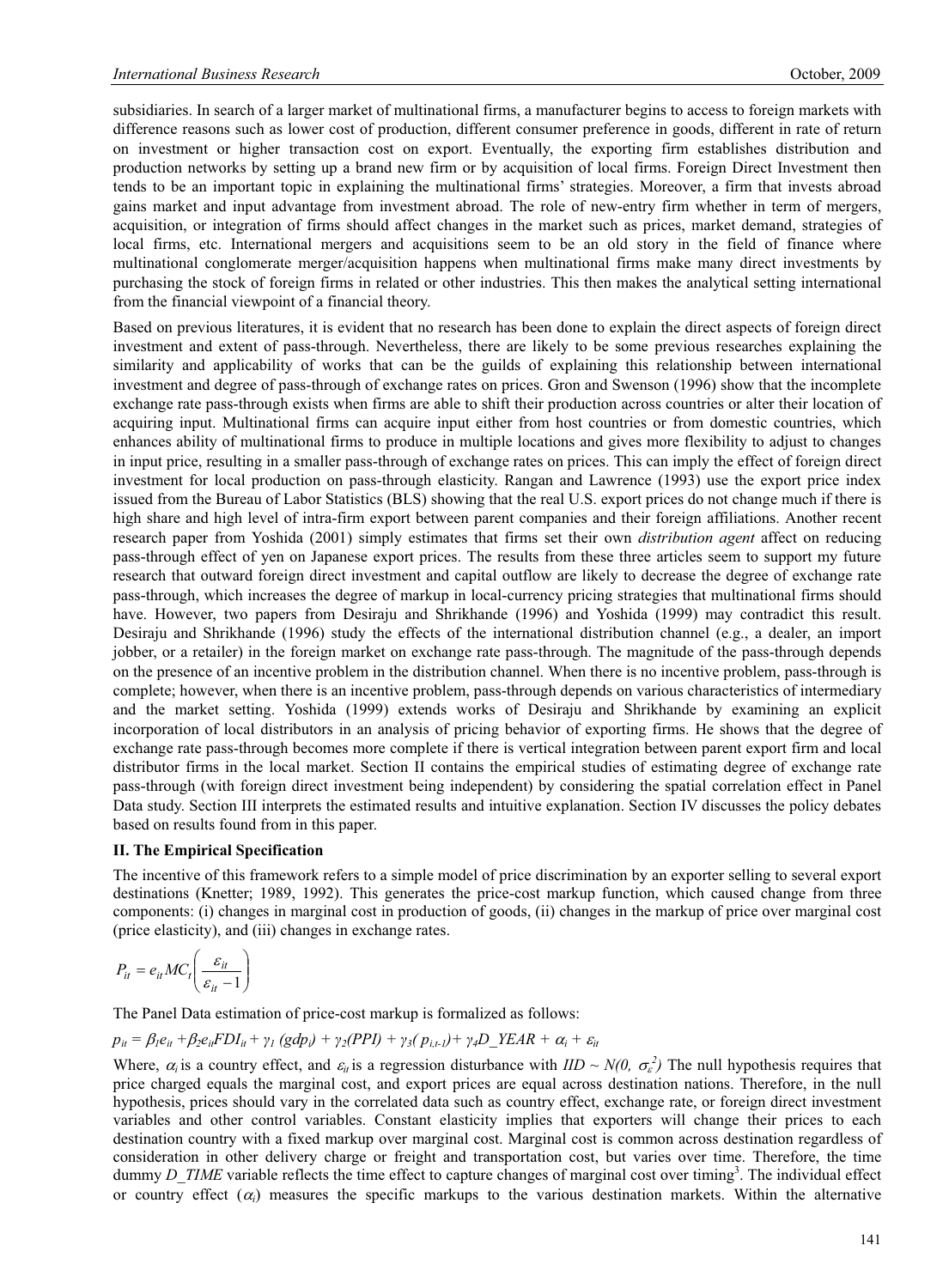hypothesis, the estimated coefficient  $(\alpha, \beta_1, \text{ and } \beta_2)$  may not be zero which implies degree of exchange rate pass-through with different circumstance of direct investment. The statistical interpretation of  $\beta$ 's is straightforward. A value of zero implies that the markup to a particular destination is unresponsive to fluctuations in the value of the exporters' currency against the buyer's. Changes in currency values will fully pass-through to buyers in terms of local currency pricing. Thus, completed exchange rate pass-through happens when  $\beta = 0$ . Negative value of  $\beta$  implies that, for example  $\beta_1 = -0.8$ , in response to a 10-percent appreciation (depreciation) of his currency, the exporter would reduce (increase) his markup by 8 percent and pass-through the remaining 2 percent price reduction (increase) to the buyer. Thus,  $(1+\beta_1)$  measures for degree of exchange rate pass-through. Positive value of  $\beta$  estimation correspond to the case in which destination-specific changes in markups amplify the effect of destination-specific exchange rate changes on the price in units of the buyer's currency. This is called "perverse exchange rate pass-through", which commonly happens if the change of export country's currency is in the opposite direction and is relatively small compared to that change of the import countries' currencies. The result is that pass-through can be greater than one if the exchange rate of the exporting country moves in the same direction of exchange rates in importing countries, so that the normal exchange rate pass-through is magnified by the rival's currencies. Therefore, including the *FDI* variables, the estimated coefficients to degree of exchange rate pass-through will be  $I + B<sub>1</sub> + B<sub>2</sub>$ .

The estimated coefficients of control variables and the year dummy *D\_YEAR*,  $\gamma_s$ , measure effects to export unit prices that would occur from other shocks. Three control variables are included to account for both individual shock and time shock. The estimated coefficient on the log of real GDP (*gdp*) to unit value of export pricing can be either positive or negative depending on the degree of income elasticity in the local market. If income elasticity is high, consumers in domestic market tend to consume more than an additional increase in their income level. Hence, foreign multinationals tend to increase price to capture higher profit. With lower income elasticity, consumers in domestic countries partially adjust their consumption within full amount change of their income. In this case, firms tend to lower prices to protect against their profit loss that may occur. The estimation of second control variable, Producer Price Index (PPI), should be positive in that the firm increases price as they observe the incremental shock of production cost or market price. With the incremental shock of production cost, firms transfer burden to their customers by reflecting the increase of price. The last control variable, lagged period of export price  $(p_{i,t})$ , allows for the possibility of a partial adjustment of export prices to exchange rates. As from the earlier discussion, the short-run relationship of exchange rate pass-through, without direct investment variables, is given by the estimated coefficient  $1+\beta_1$ . The long run pass-through is then given

by 
$$
1 + \frac{\beta_1}{1 - \gamma_3}
$$
 and long-run pass-through with effects from foreign direct investment should be  $1 + \frac{\beta_1 + \beta_2}{1 - \gamma_3}$ 

The price data used in this study are the export unit value from 1989-2000 calculated by the "DATAWEB" provided by the *U.S. International Trade Commission* (*http://www.usitc.gov*) on the quantities and values based on four-digit 1987 Standard Industry Classification (SIC) export of manufacturing products. The unit values (in term of US\$) are obtained by dividing the value of Free-Alongside Ship (*FAS*) export by the quantity of export from the U.S. to each destination country. Even though the Bureau of Labor Statistics (BLS) in the Department of Commerce publishes disaggregated export price indices, the reported price data are not classified or broken down by destination or source but rather are average figures for all destination market or source countries of exporting<sup>4</sup>. The GDP variables are collected from the World Development Report issued by World Bank and the *PPI* variables are collected from the Bureau of Labor Statistics (http://www.bls.gov) segregated by industry samples. In regards to the Year Dummy variable, the twelve year-dummy variables (*D\_YEAR*) are generated equal to one in which that year is present and equal to zero otherwise. Therefore, variables *D1989, D1990, D1991,…..., D2000* represent time-effect but *D1989* is excluded from the estimation to avoid "Dummy Variable Trap". Lastly, the annual exchange rate variables (*e*) are the nominal exchange rates adjusted by the *Consumer Price Indices* (*CPI*) of destination countries to control for the movement of cost. The annual average exchange rate and consumer price data are obtained from the International Financial Statistics (IFS) provided by the International Monetary Fund.

This foreign direct investment data is a common variable denoted as *FDI* measuring the number of U.S. foreign affiliates, subsidiaries, or other foreign operations of U.S. multinational firms located in multi-destination countries. Multinational firms, which also play a role as exporters establish their own subsidiary and/or affiliation, joint venture with other firms, or establish their internal branches or division abroad. The effect that exchange rate pass-through should matter whether exporters establish their subsidiary, affiliation, or division, should also be considered<sup>5</sup>. FDI variables are classified into four channels based on the "*Directory of Corporate Affiliations"*. Directory of Corporate Affiliates issued from "*Who Owns Whom*" lists a number of U.S. and foreign firms that have operation both in domestic and international countries as the following terms:

- *Subsidiary*: A chartered business operating abroad and owned by the U.S. parent company at 50% or more
- *Affiliation*: A chartered business operating abroad and owned by the U.S. parent company at less than 50%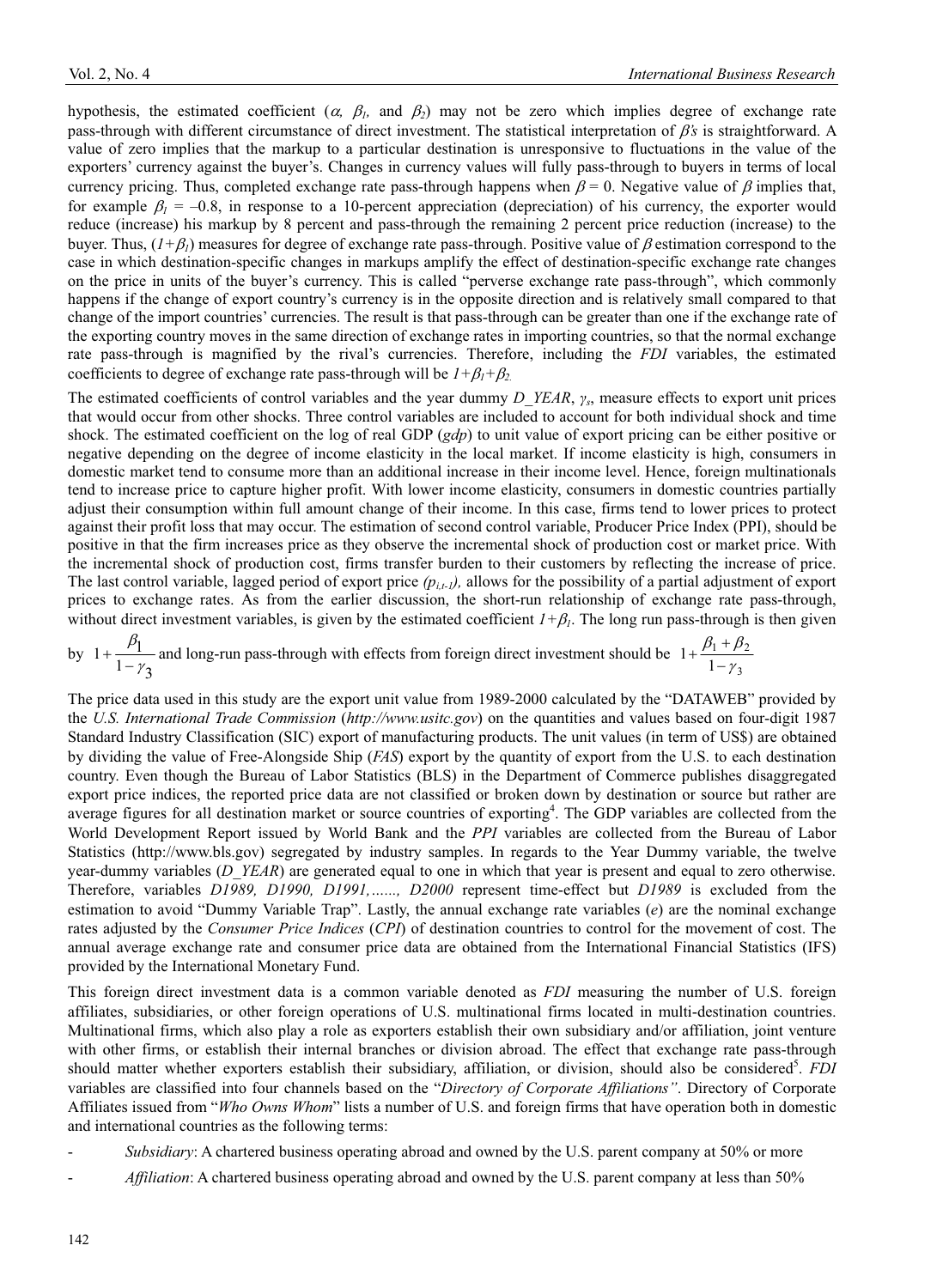*Joint Venture*: A business operating abroad in which the U.S. parent firm shares responsibility and ownership with one or more companies

- *Division/ Branch*: An internal unit of a U.S. parent company operating abroad, and is not incorporated

We generate dummy variables *SUBSIDIARY1*, *AFFILIATE1, J\_VENTURE1, and DIVISION1* as equal to one if international operations exist during the sample period 1989-2000. However, these variables might be overstated if the first operations are established at the end of the sample period. Therefore, we add four more dummy variables, *SUBSIDIARY2*, *AFFILIATE2, J\_VENTURE2, and DIVISION2*, taking a value of one for years in which the first operation is present. Nevertheless, these dummy variables do not cover and assess the number of subsidiaries/affiliates. The estimated coefficients may understate the effect of foreign operation of parent firms for a country with more than one subsidiary/affiliate. This case should happen if there is a large geographic area in destination countries, such as China, India, etc., where one subsidiary cannot cover the entire market. Finally, *SUBSIDIARY3*, *AFFILIATE3, J\_VENTURE3*, and *DIVISION3* account for the number of subsidiaries, affiliates, joint ventures, and divisions accordingly in each destination country.

We extend works of Knetter (1989, 1992) in which the estimation of a panel data model might cause problems where disturbances will be autocorrelated across the cross-sectional units. Because cross-sectional unit in this paper are worldwide countries, the issue of spatial econometrics is adapted here in the context of exchange rate pass-through and pricing-to-market. We call the disturbances as *spatial correlated*, based on some geographic or economic proximity measure. In order to account this spatial effect to international pricing strategies, we would like to answer the question that whether or not there is a pure "border" effect in international price discrimination. In the other words, is price discrimination across markets greater than discrimination within them after controlling for the border or distance effect?<sup>6</sup> In practice of regional science, there are attempts to address issues of this problem. This can be, for example, that a shock in one country  $(\varepsilon_n)$  will be associated with shock of other countries  $(\varepsilon_n)$  in a certain period. This spatial shock causes inconsistent and bias estimators by using standard estimation of fixed effect panel data. To capture this problem, we, firstly, should test whether there is any spatial correlation existing in the data by using the standard testing of spatial econometric theory. Secondly, if data are found to have spatial correlation problems, we can transform and re-estimate models by using different methodologies. Due to small series of time  $(T = 12)$ , we adopt works based on Druska and Horrace (2004). See details in Appendix section.

### **III. Results**

The following five sample industries based on 4-digit SIC which contains the largest share of U.S. export volume during 1989-2000 are observed:

- Electronic Computer (SIC-3571)
- Telephone and Telegraph Apparatus (SIC-3661)
- Semiconductors and Related Devices (SIC-3674)
- Motor Vehicle Part and Accessories (SIC-3711)
- Aircraft (SIC-3721)

*Moran's I Statistics* and *spatial autocorrelation coefficients*  $\lambda_t$  shows that spatial autocorrelation in error component exists in three out of five sample industries (Electronic Computer (SIC-3571), Telephone and Telegraph Apparatus (SIC-3661), and Motor Vehicle Parts and Accessories (SIC-3711), which we adapt from works of Druska and Horrace (2004) (See Appendix). In addition, we apply the common fixed-effect panel data based on Knetter (1989, 1992) for the remaining two industries: Semiconductor and Related Devices (SIC-3674) and Aircraft (SIC-3721), which are not spatially correlated. Table 1 to Table 5 presents estimated results

The first column (I) for each table shows the degree of exchange rate pass-through without including Foreign Direct Investment variables. The pass-through coefficient is one plus the value of  $\beta$  coefficient when sign of  $\beta$  can be interpreted as discussed earlier. For example, the estimated coefficients of Column (I) are  $\beta$  = -0.008 for the Electronic Computer industry,  $\beta$  = -0.006 for Semiconductors and Related Devices,  $\beta$  = -0.014 for Motor Vehicle Parts and Accessories, and  $\beta$  = -0.083 for the Aircraft industry. It is straightforward to interpret that, by 10% appreciation of the US dollar or 10% depreciation of local currency, export prices in US dollar decreases by 0.08%, 0.04%, 0.14% and 0.83% respectively, while the import prices in unit of local currency increases by 9.92%, 9.96%, 9.86%, and 9.17% respectively. Therefore, exchange rate pass-through for these four industries (Electronic Computer, Semiconductors and Related Devices, Motor Vehicle Parts and Accessories, and Aircraft) are "*incomplete*" for the U.S. multinational firms. The traded local-currency pricing of export good in local market only changes partially with full amount of exchange rates change. However, the estimated coefficients do not seem to supply large amounts of partial pass-through. In addition, the results show that degree of exchange rate pass-through is insignificant for the Telephone and Telegraph Apparatus.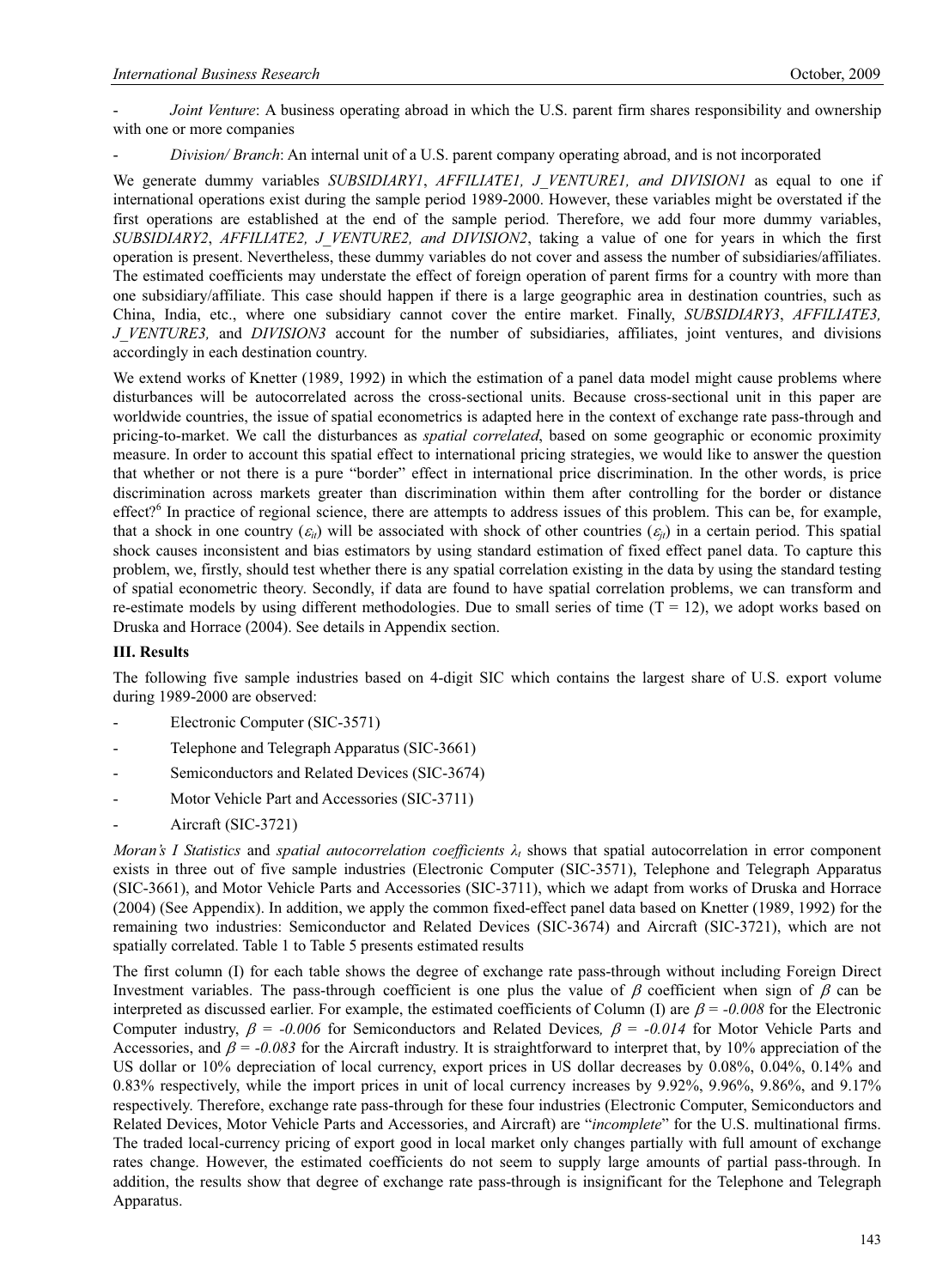The breakdown of U.S. outward direct investment: *Subsidiaries, Affiliations, Joint Venture, and Division,* to degree exchange rate pass-through are shown in column (II) to column (VIII). Column (II) to column (V) illustrates the regressions for each variable series of *SUBSIDIARY, AFFILIATION, J\_VENTURE, AND DIVISION*, respectively. Column (VI) shows the effect of having foreign operation (*SUBSIDIARY1, AFFILIATION1, J\_VENTURE1, and DIVISION1*) in the sample year, 1989-2000, while column (VII) provides the explanation of having first foreign operation (or the first year of establishing foreign operation), which are *SUBSIDIARY2, AFFILIATION2, J\_VENTURE2,*  and *DIVISION2*. The last column (VIII) illustrates a number of foreign operations to degree of pass-through (*SUBSIDIARY3, AFFILIATION3, J\_VENTURE3, and DIVISION3*). The estimated coefficients of time-dummy variable (D1990, D1991, …., D2000) are not presented in the tables.

Considering foreign direct investment in term of "Subsidiary" (*SUBSIDIARY1*), we find that having subsidiary in the sample reduces degree of exchange rate pass-through in the Electronic Computer industry and the Aircraft industry. Another form of "subsidiary" (*SUBSIDIARY2*), which represents the first year effect of having U.S. subsidiaries established in the local market also shows the result of reducing degree of pass-through in only one out of five sample industries: Semiconductor and Related Devices. Having an additional number of subsidiaries (*SUBSIDIARY3*) slightly increases the degree of pass-through in the Aircraft industry but reduces the degree in the Semiconductor and Related Device industry. Therefore, establishing a number of subsidiaries in the local market is somehow ambiguous to explain whether it should increase or decrease its markup level. Foreign direct investment in terms of Affiliation and Joint Venture are found to have an effect on the degree of exchange rate pass-through by, firstly, having the U.S. Affiliation aboard (*AFFILIATION1*) reduce the degree of exchange rate pass-through in the Electronic Computer and Telephone and Telegraph industry. A number of U.S. foreign affiliations also support this effect by lowering its degree in the Telephone industry as well. Foreign direct investment in terms of international Joint Venture (*J\_VENTURE1*) shows the strongest effect on reducing degree of pass-through in all five-sample industries, while a number of joint venture projects also have significant effects on lowering the pass-through in the Electronic Computer, Telephone and Telegraph Apparatus, and Aircraft industries.

The results of estimation shows that U.S. foreign direct investment outflows in terms of U.S. foreign subsidiaries, U.S. foreign affiliations, and, especially U.S. Joint Venture with other firms in the local market having effects on reducing degree of exchange rate pass-through. Multinational firms that invest abroad can also enhance their market power so that they have abilities to have some markups or maintain the traded goods prices in the local market. In addition, some companies with global operations can shift supply locations from one country to another to overcome effects of exchange rate fluctuation. That is, increasing the number of supplier locations internationally makes the firm less vulnerable to currency changes in the export market because they can readily relocate their sourcing to a currency that is more favorable. Obviously, factors of production other than cost may permit U.S. firms exporting to the foreign markets to reduce the impact of exchange rate fluctuations, thereby reducing the extent of exchange rate pass-through (Clark, Kotabe, & Rajaratnam, 1999). Direct investment in terms of *Division* contributes the least effect in explaining the degree of exchange rate pass-through. Having U.S. foreign division in the sample year (*DIVISION1*) increases the degree of pass-through in the Aircraft industry but a number of foreign divisions show evidence in the decrease of the pass-through degree in the Semiconductors and Related Devices and the Aircraft industry. Therefore, division is the only type of foreign direct investment that generates both plus and minus sign estimation.

 We can explain intuitively that division is the internal unit of firm, and is not incorporated. Therefore, it does not have any roles on production of goods, but it rather performs in terms of services such as sales office, lab institutes, research and development, and the repair and maintenance section. Since the multinational level of firms is determined by the extent of foreign production, foreign division/branch such as distribution office, research and development, etc does not exist in production of host country but in service-enhancement, which somewhat may have an affect on the increment of marginal cost. However, increase of cost from establishing international branch/division is not included into the production cost but into other kinds of cost, such as cost for research and development or other kinds of service transaction in a firm's accounting statement. The increment of this kind of non-production cost should have an affect on reducing the price-cost margin, which explains the increase in the degree of exchange rate pass-through or lower degree of pricing-to-market. Secondly, international transaction between headquarter of multinational firms and their internal unit of branch/division is usually done by a single unit currency. Since the international branch/division is not incorporated, its earnings or expenditures have to be transferred back and forth to the headquarter. Using one unit currency (usually in the source-country's currency) reduces the loss that may happen from exchange rate volatility or transaction cost of currency exchange. It is likely that there are fewer exchanges of currencies for international transaction between multinational and its foreign affiliates, and the direct investment in term of international branch and division does not have much affect to the degree of exchange rate pass-through. Thirdly, even if there is currency exchange between the headquarter and its international branch offices, the headquarter will not reduce the price-cost margin if it sells goods through its foreign branches/division. Since the foreign branch is not incorporated and is still in the same unit of multinational firms, increase in the transfer of pricing among internal sectors does not generate extra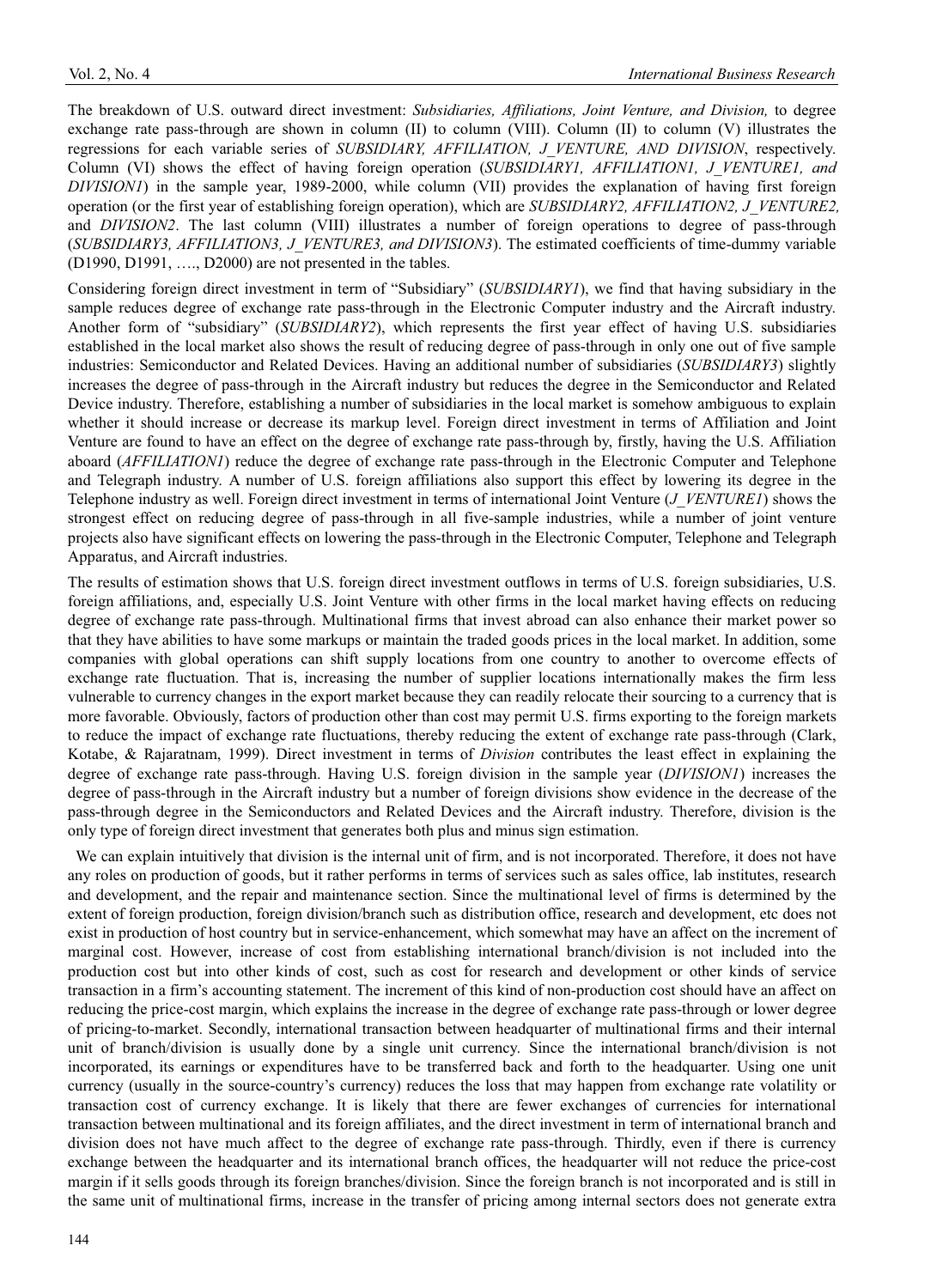profit for the whole organization. The headquarter then does not increase the price-cost margin that it changes charging to its foreign division. We can assume that branch/division performs as the sales office or distributor in this case so the headquarter may give decision power to the foreign branch itself to charge prices in domestic markets and transfer that abnormal earning back to the headquarter. Beyond research studies, people may believe that having branch/division abroad may increase performance which then leads to capture brand-loyalty and reliability from customers. These effect cause change in the demand condition that multinational firms should face in their foreign markets. This demand condition may enhance the monopolistic competition of multinational firms to be able to increase their price-cost margin, which leads to a lower degree of pass-through. However, there have been no researches done that try to explain these arguments.

Besides specifying types of foreign direct investment, the estimated results also show that foreign operations established in the first year, denoted as *SUBSIDIARY2*, AFFILIATION2, J\_VENTURE2, AND DIVISION2, are not significant to the degree of pass-through. We can intuitively explain it as a due to lag of demand and supply adjustment. First period of establishing foreign direct investment does not immediately have an affect on demand condition in local markets but takes a longer period for the demand adjustment. This kind of adjustment may also include the switching behavior on domestic consumers. Lag of supply is from the duration period that multinational firms spend on setting machines or penetrating international markets. Pholphirul (2006) explain the reasons why channels foreign direct investment reduces degree of exchange rate pass-through that can be analyzed as follows:

# 1) Performance Orientation.

Direct investment can enhance firm's market performance. That performance can be increased because of specific knowledge or managerial skills that usually come with direct investment. A performance orientation relates to how the firm defines and measures market success. Firms sometimes aim to having different performance goals. In the marketing literature, discussion of performance orientation usually deals with market based rather than finance-based measures. Such differences in performance orientation will affect the extent of exchange rate pass-through. As direct investment enhances a firms' performance and earns market share in the host market, firms pricing to maximize export market share will seek to lower export market prices and hesitate to raise them, even when exchange rates are volatile. Therefore, when the exporting countries currency appreciates, market share-oriented multinational corporations tend to pass-through less of the cost increase in the export market. However, firms pricing to maximize a financial performance measure would more likely focus on expanding margins whenever possible. Then the degree of pass-through of financial-targeting firms will be more than that of the market-share targeting firms.

### 2) Sourcing and Location Strategy.

Direct investment abroad also reduces cost from the sourcing strategy. For example, during the mid-1980s when the U.S. dollar depreciated sharply, U.S. firms found it increasingly difficult to use foreign supplies because they have to pay higher in U.S. dollar term. However, firms that engage in direct investment or international production usually can switch suppliers from different places. Moreover, multinational firms that invest abroad, often sign contracts with suppliers on a long-term basis with fixed input prices. Therefore, costs of production of firms would not be tremendously affected from exchange rates volatility. Firms with global operations can shift supply locations from one country to another to overcome the effects of adverse exchange rate fluctuations. That is, firms can readily relocate their sourcing locations of more favorable currency if the number of international supplier location increases. This is then obvious that direct foreign investment by production in different countries reduces degree of exchange rate pass-through. In conclusion, firms using international suppliers on a long-term contract tend to pass-through less of the exchange rate fluctuation than those relying on short purchases of supplies. Moreover, firms with many alternative sources of supplies tend to pass-through less of the exchange rate fluctuations than those with few suppliers

### 3) Distribution System.

Multinational enterprises that focus on foreign direct investment can establish their own distributors rather than hire local distributors. Three factors to consider in the roles of distribution systems are *Intensity of distribution, Channel length,* and *Integration of distribution.* Distribution intensity is important for example; a firm is unable to the respond to the increase in demand if a firm has low distribution intensity or maybe only a single importer/distributor responsible for setting contracts with retailers. This situation is called "bottleneck effect". If exchange rate change is temporary, using alternative direct investment to expand distribution will not likely be feasible, because of the time limit. However, for more permanent exchange rate changes, direct investment by foreign corporation to expand distribution intensity may reduce bottleneck effect, which leads to the fall in price proportionately, leading to increased market share. Therefore, in a currency appreciation of the exporting country, the degree of exchange rate pass-through is positively related to the firm's intensity of distribution in the export market. This result is similar to the result from Yoshida (2001).

For the channel length and integration of distribution, the relationship between channel length and exchange rate pass-through also implies the positive relationship in that increase in channel length implies an increase in degree of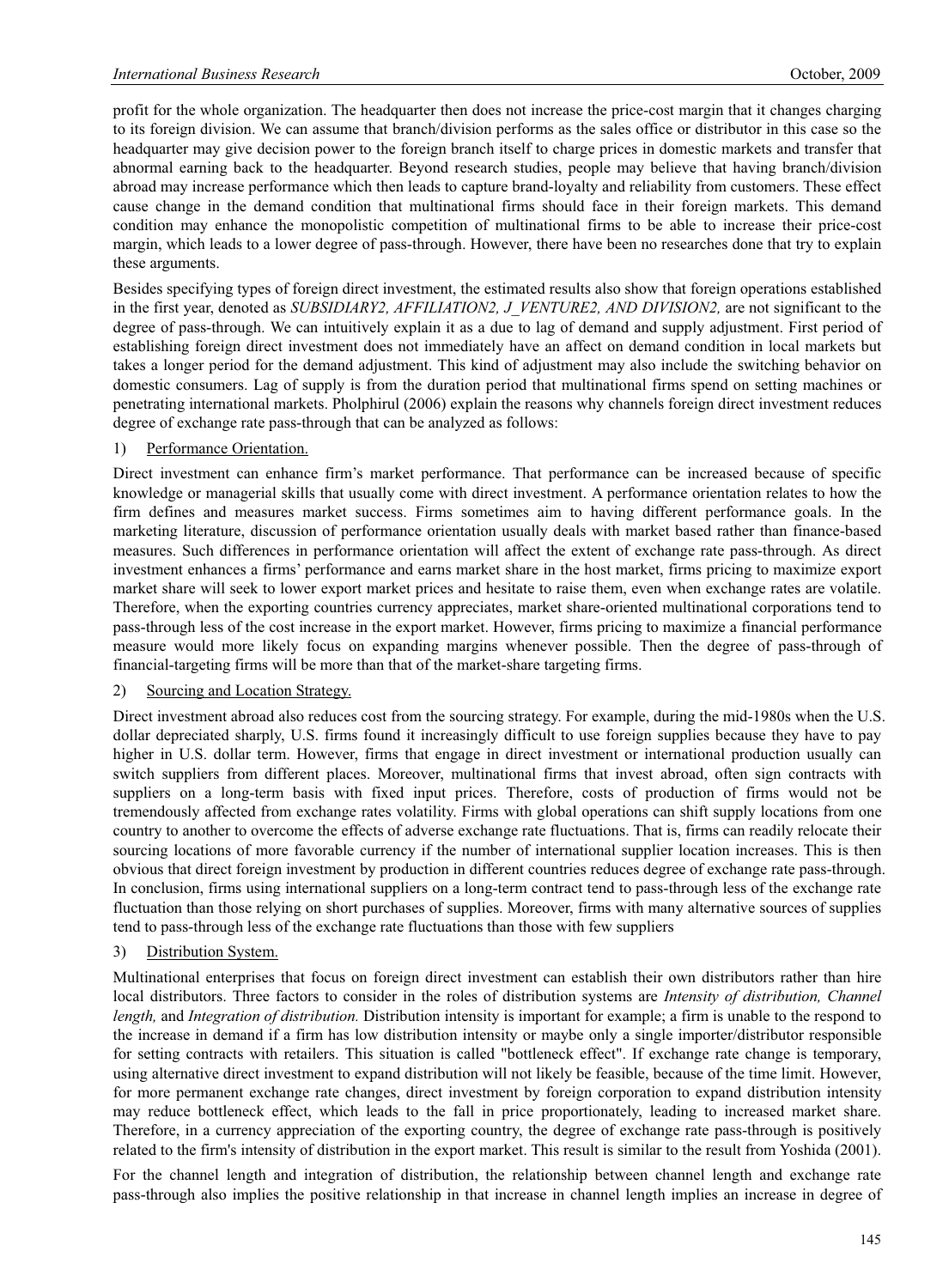pass-through. One explanation, for example, is that the channel distribution is vertical. Sellers and buyers and independent actors will act to optimize their own position. That is, they will pass-through and/or absorb changes as it suits them. However, channel integration can be measured in terms of the degree to which firms own their channel intermediary. Foreign direct investment then obviously increases degree of channel integration. Degree of exchange rate pass-through reduces in high degree of channel integration because firms do not have to optimize their own position. Therefore, the degree of pass-through will be positively related to channels length but negatively related to degree of channel integration. (Clark, Korabe, & Rajaratnam, 1999). Therefore, the effect of direct investment on exchange rate pass-through through the investment on distribution channel is still unclear depending on degree of channel intensity, channel length, and/or channel integration.

### 4) Brand Loyalty.

Brand loyalty is a big issue in explaining the link between direct investment and degree of pass-through. Brand loyalty not only represents the firm's reputation but also reflects the customer's memory-based knowledge of the brand. Direct investment is not the only source to build brand equity or brand royalty, but it is also depends on marketing strategies such as advertisements, promotions, or worldwide recognition. Strong brand royalty implies high customer awareness, and generally assumes strong promotional support. Therefore, brand loyalty provides benefits on competitive advantage and ability of increase markup of price over production cost. It also decreases the propensity that consumers will switch brands, thereby decreasing price elasticity. Thus, it is clear that brand equity is a significant factor in the exchange rate pass-through phenomena. Therefore, foreign direct investment that can enhance its brand loyalty in domestic markets will reduce the degree of exchange rate pass-through.

### **IV. Policy Debates**

Understanding the determinants of foreign direct investment and pricing behavior is an important contribution to the policy debates. The policy liberalization alters many parameters of international location of multinational corporations. The liberalization of direct investment regimes strengthens international production by allowing firms greater freedom in making international location decisions and in choosing the mode to serve each market. All enterprises in the market have to raise technical efficiency and have to be more responsive to market forces to stay in business, not only in tradable activities but also in services and infrastructure. The multinational corporations have to restructure their activities and deploy their assets to compete with local firms. However, the objectives of multinational corporations differ from those of host governments: governments seek to spur national development, while multinational firms seek to enhance their own competitiveness in an international context, increase market share and market power, and maximize their long-run profit. In the other context, rapid innovation and deployment of technology, in line of logistic and market demands, are more important and are a dominant factor in enhancing market power over other existing local firms.

Moreover, the results show that in both the theoretical and empirical part, foreign direct investment is affected by the lowering degree of exchange rate pass-through where lower degree of pass-through means increasing market power of the multinational firms. Therefore, the policies debates that government in the host countries should be concerned are the debates over "competitiveness". The competitiveness debate has two perspectives, which are strongly interrelated. First, there is concern over the "competitiveness of multinational enterprises" on an international basis and second, there is concern over the "competitiveness of market and location". Competitiveness of multinational enterprises considers whether firms maintain price over changes of other factors such as exchange rate, production cost, shock in market demand, etc. Since a firm has the ability to charge differently and maintain higher price over its cost for each country is considered as its own market power. Pricing-to-Market ability, competitiveness of location and market is concerned when multinationals gain market power over price once they invest in the local market<sup>7</sup>. Market power generates market inefficiency and market distortion in which customers and producers in the local market would suffer. Thus, policymakers in host countries should study more in these possible aspects. Nevertheless, most developing countries still support foreign direct investment inflow by giving particular tax and other fiscal incentives to attract multinational enterprises. More broadly, and perhaps with greater economic implications, attracting foreign capital through low wage and flexible working condition has also become part of many countries' economic policy, and is articulated as a concern over competitiveness explained above. In regards to the "competitiveness", the effects of direct investment and degree of exchange rate pass-through found in empirical results show that direct foreign investment could either reduce or somewhat amplify degree of exchange rate pass-through. These results can be analyzed as that the foreign direct investment may improve market efficiency or distort market efficiency by increasing anti-competitive effects. With higher degree of exchange rate pass-through in the effect of investment inflows, the multinational corporations may improve market and industrial efficiency and resource allocation in their host countries by entering into industries where high entry barriers reduce the degree of domestic competition. The entry of multinational firms into these monopolistic industries is likely to raise the level of competition and force existing local firms to become more efficient. However, foreign entry may cause a fall in the number of firms in the industries if the least efficient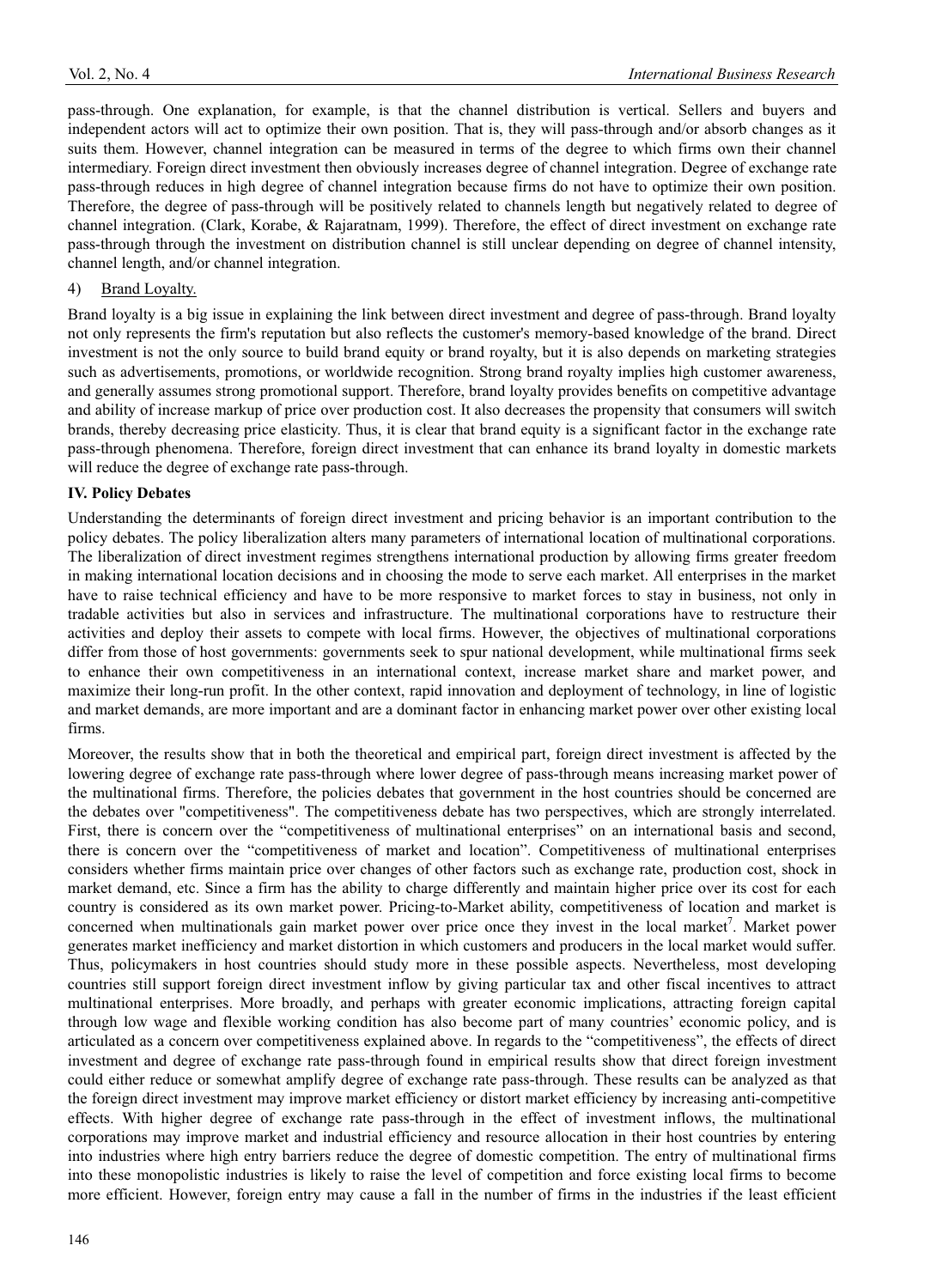local companies are forced out of business. This result can be against our fear that foreign multinational corporations may out compete and generate monopoly power over local firms that are even worse than the existence of domestic oligopolies in host countries. This competitive promotion effect may also be against if there is risk in that those foreign multinational firms with market power may also repatriate profits and avoid taxation through transfer pricing. The generality of competition motivates an examination of study in foreign direct investment and industry structure in host countries. One problem to consider is whether multinational corporation entry explains industry structure or whether industry structure determines if multinational firms will enter or not. In regards to the studies of developing countries, most authors have not been able to or have not even tried to determine whether the high degrees of concentration in the industries where foreign affiliates are present have been caused by multinational corporations or whether multinational corporations have just been attracted to these industries by profit earning opportunities (Blomström & Kokko,1996)

Therefore, in this case where foreign direct investment increases market competitiveness, it can be discussed that competition improves market efficiency and welfare, but there are cases where it might not necessarily be that way. First, economies of scale are important determinants of industrial productivity, as foreign entry increases concentration in relatively small national industries. Resource allocation and efficiency may well improve from the increase in average firm size. Whether this effect is stronger than that of the reduced competition depends on market characteristics and trade policy. For example, a fall in the number of firms from fifty to forty should not necessarily reduce the competitive environment, but a reduction from three to two producers certainly would. Similarly, increased concentration is likely to have more harmful effects in protected industries or infant industries than the import-competing or export-oriented industries. The government policies on foreign direct investment need to counter two sets of market failures. The first arises from information or coordination failures in the investment process. This failure can lead a country to attract insufficient investment or wrong quality of investment. The second is when private interests of investors diverge from the economic interests of host countries. This causes foreign direct investment to have negative effects on development or may lead to static benefits that are not sustainable over time. This also considers infant industries in which the development of local enterprises can be jeopardized when inward direct investment crowds out those enterprises. The last should be concerned with weak bargaining and regulatory capabilities on the part of host country governments, which can result in an unequal distribution of benefits or abuse of market power by multinational firms (Oman, 2000). One of the best policy debates among policymakers in host countries is to promote "linkages" between foreign affiliations of multinational corporations and domestic firms, where the linkages can be classified into *Backward Linkages, Forward Linkages,* and *Horizontal Linkages*. 8

Extent of exchange rate pass-through is also important for monetary policymakers to launch the monetary policy. It is obvious to say that the optimal monetary policy depends in a fundamental way on the type of price stickiness. Within the partial exchange rate pass-through status where prices are stickier and not responsive to exchange rates, monetary policymakers cannot rely on the exchange rate to provide the necessary adjustment to real shocks. To the extent that consumers do not interpret exchange rate changes as relative price changes in the short run, monetary policy can only achieve an inferior outcome in which it is unable to control the relative demand for domestic and foreign goods. The benefits of floating exchange rates are then diminished in the absence of strong expenditure-switching effects. A number of papers have analyzed monetary policy behavior in the presence of imperfect exchange rate pass-through. For example, Devereux and Engel (2000) examine that the implications of local currency pricing in the case of optimal monetary policy in response to real shocks is fully consistent with fixed exchange rates. Devereux, Engel, and Tille (1999) and Tille (2000) provide the studies to support these monetary policy debates within lower exchange rate pass-through and inward foreign direct investment. If foreign subsidiaries or affiliates' shares are held by domestic firms or local people in higher proportion, those domestic shareholders can buy from foreign producers, which are multinational firms in this case, at prices set in the producer's currencies, and sell to domestic consumers at prices set in the consumers' currencies. Therefore, the role of subsidiaries as intermediaries is important to distinguish exchange rate pass-through to import prices from the pass-through to consumer prices. Higher share of domestic control in foreign, which is the U.S. in this case, subsidies/affiliates over imports, vary among countries and industries of imported goods. Implementing this central role of intermediaries to reduce problem of exchange rate pass-through to monetary policy should be subjected on ownership of domestic firms or local governments in foreign subsidiaries. Those intermediary agents would absorb some of the exchange rate fluctuations in their profit margins, as indicated by the larger degree of exchange rate pass-through to import prices than to consumer prices.

Exchange rate pass-through not only reflects the debates in policy development in competitiveness and in monetary policy, but is also important in international trade policy. One of the main questions to answer is whether devaluation of domestic currency would improve domestic country's balance of trade and its welfare implication. Within the international trade literature, the arguments about whether devaluation will improve the trade balance can be heard to follow. It is argued that the flow of goods respond only with time lags to changes in the exchange rate. Firstly, the analysis of "J-Curve" is used to describe the movement over time of the trade balance within currency devaluation. It explains that, after the currency devaluates, trade balance may deteriorate at first and improvement may come later.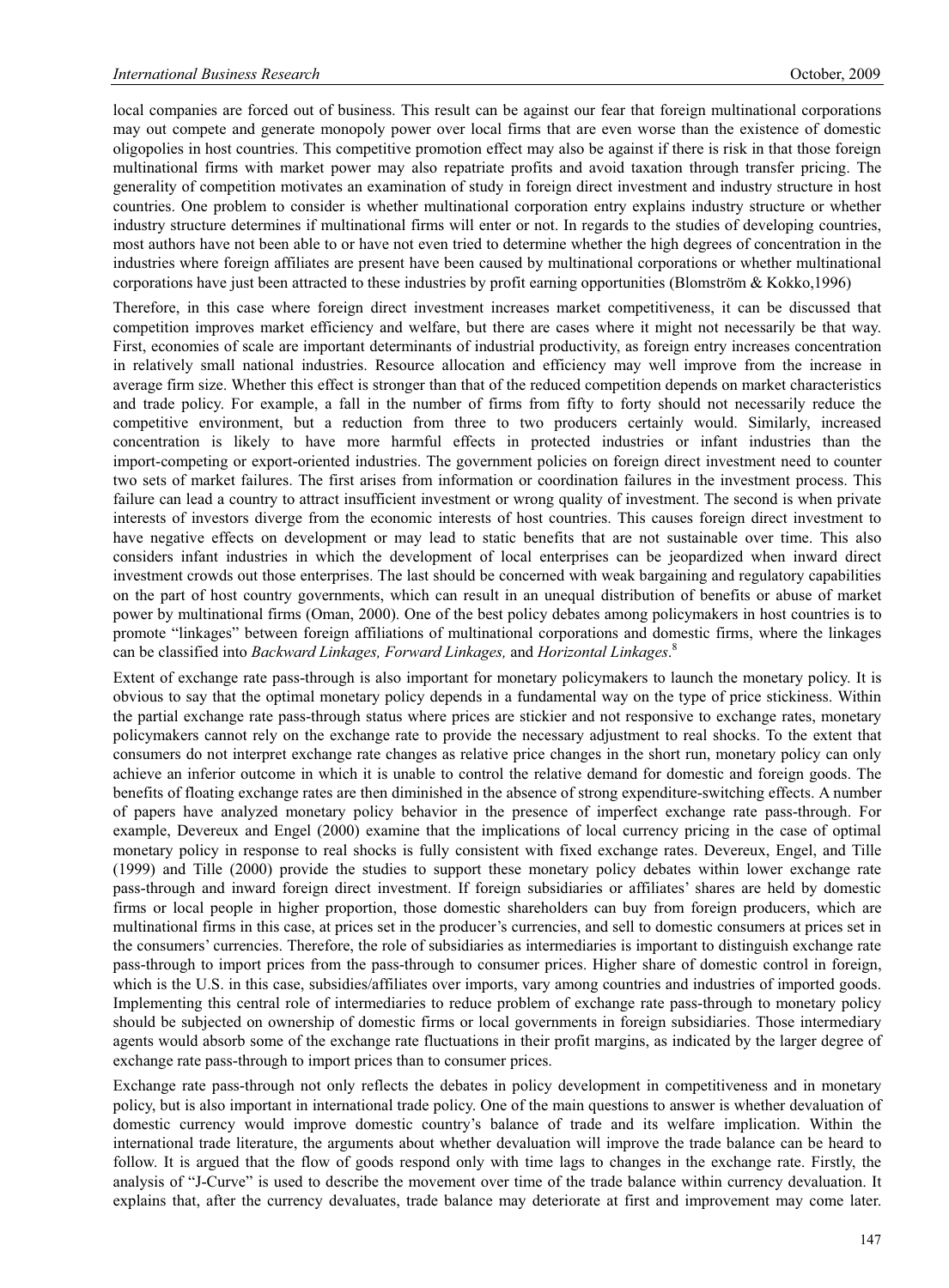Secondly, to achieve the success of currency devaluation, the "Marshall-Lerner Condition" must hold. The analysis of Marshall-Lerner Condition indicates that the devaluation will improve the trade balance and provide a stable foreign exchange market if the elasticity of demand for domestic imports plus the elasticity of demand for domestic export exceeds one. Therefore, the limited degree of exchange rate pass-through in import goods, which means smaller elasticity of demand for domestic imports within exchange rate volatility, may explain why the Marshall-Lerner Condition may not hold in reality.

Our result also supports this argument in that foreign direct investment inflows market tend to substitute import demand in domestic market, which cause lower responsiveness of import demand. Lower degree of pass-through from the presence of foreign direct investment is likely to increase the possibility of not being able to hold the Marshall-Lerner Condition. This condition also explained in Tille (1999, 2000) in that a country can benefit from the depreciation of domestic currency, called *Beggar-thy-neighbor,* or is adversely affected, by what is known as *Beggar-thyself*, depends on the degree of substitutability between goods produced domestically or internationally. If the cross-country substitutability is high, domestic customers still pay higher price for import within currency devaluation, which causes the inability of the trade balance to improve. Our result causes trade policymakers to worry as to how to implement international trade policy. One of the solutions is to have the intermediaries owned by domestic people to allow consumer prices to be independent from imported prices. With this result, the degree of cross-country substitutability would decrease and it would encourage domestic customers to purchase more domestic products and less imported goods.

#### **Appendix**

This section considers estimation of a panel data model with disturbance that is autocorrelated, based on some geographic measure. However, estimation of spatial panel data should be considered whether time dimension is small or large. If the time dimension is large, the panel data can be considered to estimate a seemingly unrelated regression model, or an error component model to permit for cross sectional correlation, and estimate the cross sectional correlations via the time dimension of the panel. This means that, if time dimension is large, feasible and efficient estimation is preceded. Unfortunately, the usual panel data case, as well as those in this paper, is when the cross sectional dimension is large and the time dimension is small (fixed), so this small dimension of time variables violates the consistent estimation of the cross sectional correlations. Specifically, we apply the Druska and Horrace (2004) estimation procedure to the usual panel data case and introduce a generalization of their estimator based on certain restrictions on the spatial dependence over time. It is also important to stress that the panel data presented is for the case where  $T$  is small and fixed, consequently the current discussion also hinges on the ex ante specification of a spatial weight matrix. If the time dimensions are allowed to grow, the specification of the weight matrix becomes unnecessary. In our concern to show the spatial panel data of small *T,* as in this paper, 12 years during 1989-2000 and more than one hundred (of U.S.) worldwide exporting countries shows that consistent estimation of cross sectional correlations in the error process may not be justified.

Consider the fixed effect model,

$$
y_{it} = \alpha_i + \beta' X_{it} + \varepsilon_{it}, \ i = 1, ..., N; \ t = 1, ..., T,
$$
 (A1)

where  $\beta$  is ( $kx1$ ) and  $X_i$  is ( $1xk$ ). *T* is assumed to be fixed, so we cannot rely on *T*-asymptotic, then collecting *i* the model becomes

$$
y_t = \alpha + \beta' X_t + \varepsilon_b \ t = 1, \dots, T,
$$
 (A2)

where  $\alpha' = [\alpha_1, ..., \alpha_N]$  and  $X_t$  is [*Nxk*]. Suppose that the error term is spatially lagged so that  $\varepsilon_t = \lambda_t W_t \varepsilon_t + u_t$ ;  $t = 1, ..., T$ 

$$
\varepsilon_t = (I_N - \lambda_t W_t)^{-1} u_t \tag{A3}
$$

where element  $u_t$  is independently and identically distributed with zero-mean and finite variance  $\sigma_t^2$ .  $\lambda$  is the scalar, spatial autoregressive parameter, where  $|\lambda|$  <1*. W<sub>t</sub>* is a (*NxN*) spatial weighting matrix, which captures the spatial autocorrelations across cross sectional units. All diagonal elements of  $W_t$  are zero and the matrix.  $(I_N - \lambda_t W_t)$  is non-singular ( $|\lambda|$  <1). The elements of  $W_t$  are  $w_{ijt}$  chosen based on some geographic or economic measures such as contiguity, distance, or trade between regions.

The estimation of  $\lambda_t$  and  $\sigma_t^2$  allows feasible and efficient estimation of initial equation  $y_{it}$  above. It also notes that if  $\lambda_t = \lambda$  and  $\sigma^2_t = \sigma^2$ , and *T* is large and  $T \to \infty$  then  $E(u_t u'v)$  is constant. However, here assuming that *T* is fixed, the estimation  $E(u_i u'_i)$  is then not reasonable consistent. Now, assume that  $\lambda_i$  and  $\sigma_i^2$  are known, collecting *t*,

$$
y = t_T \otimes \alpha + x\beta + \varepsilon, \quad \varepsilon = (\lambda^* \otimes I_N)W^* \varepsilon + u \tag{A4}
$$

where  $\iota_T$  is a *T* dimension column vector of ones, *x* is (*NTxk*) and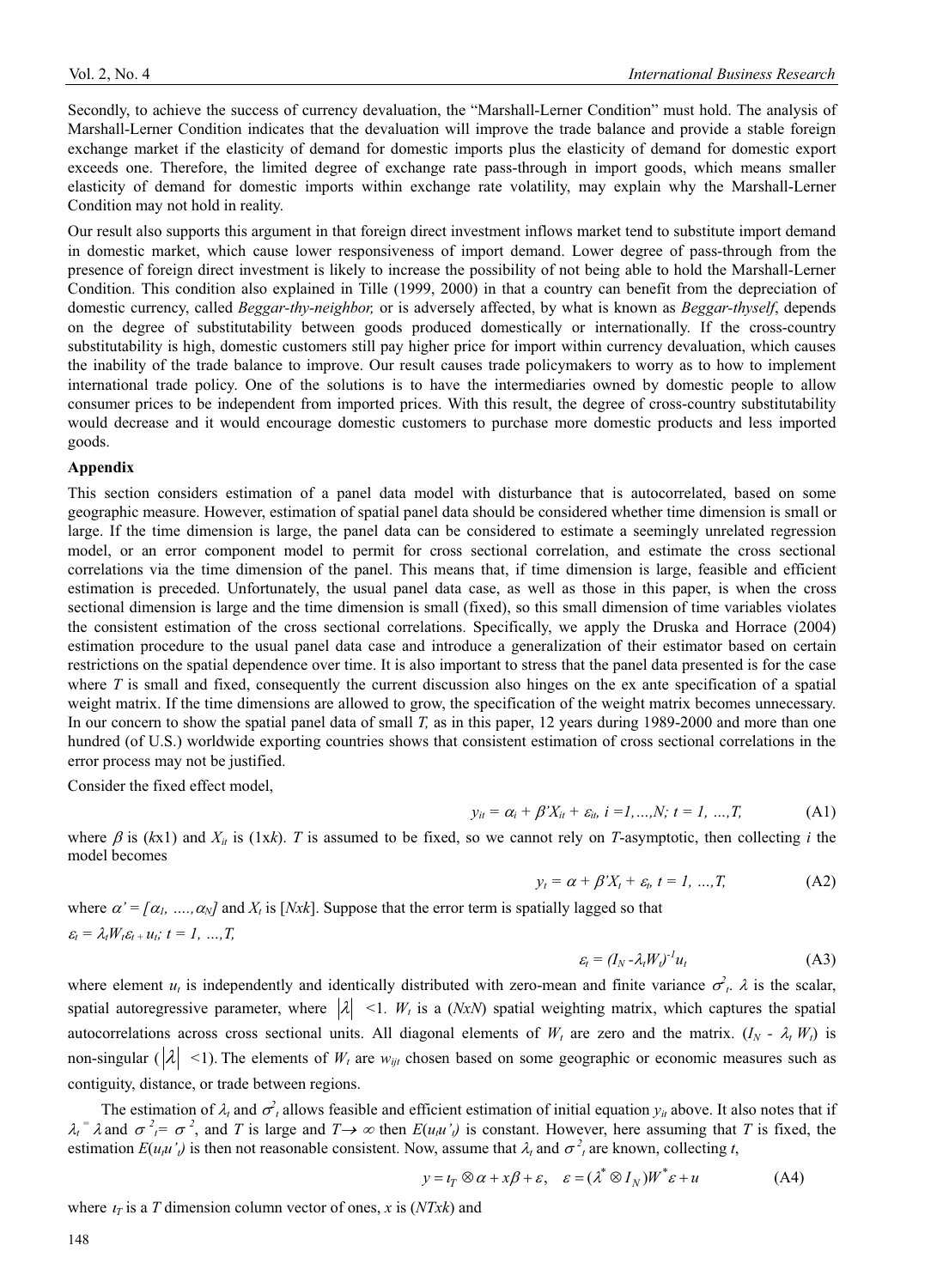$$
W^* = \begin{bmatrix} W_1 & 0 & 0 \\ 0 & \ddots & 0 \\ 0 & 0 & W_T \end{bmatrix} , \quad \lambda^* = \begin{bmatrix} \lambda_1 & 0 & 0 \\ 0 & \ddots & 0 \\ 0 & 0 & \lambda_T \end{bmatrix}
$$

Then, we can notice that » » » ¼ º  $\mathbf{r}$  $\parallel$  $\parallel$  $\lfloor$  $\mathbf{r}$  $=$  $T^{\prime} N$ *N I I E uu* 2 2 1 0 0  $0 \qquad \qquad 0$ 0 0  $(uu')$  $\sigma$  $\begin{bmatrix} \sigma_1^T I_N & 0 & 0 \\ 0 & \ddots & 0 \end{bmatrix}$ . In this case, we can justify that the disturbance *u* is spatially

heteroskedastic. Now, define  $\Phi_t = (I_N - \lambda_t W_t)/\sigma$  and pre-multiple the model in equation  $y_t$  to get,

$$
y_t^* = \alpha_t^* + X_t^* \beta + u_t^*,
$$
 (A5)

where,

$$
y_t^* = \Phi_t y_t, X_t^* = \Phi_t X_t, \alpha_t^* = \Phi_t \alpha
$$
, and  $u_t^* = \Phi_t u_t$ 

Collecting *t*, we can generate the transformed equation as follows:

$$
y^* = \alpha^* + X^* \beta + u^*, \tag{A6}
$$

where  $\alpha^* = [\alpha_1^*, \dots, \alpha_T^*]$ , and *NT* is the dimensional column vector. This above equation  $y^*$  now proceeds a "well-behaved" disturbance, that is  $E(u^*) = 0$  and  $E(u^*u^*) = I_{NT}$ . The identification of estimates of the parameters in equation  $y^*$  hinges on estimation of the unknown parameters  $W_t$  and  $\lambda_t$  which will be ultimately undertaken in the sequel.

Because the "contiguity matrix" *[W<sub>UNxN</sub>* of *N* countries is selected by creating the  $w_{ij}$ , where  $w_{ij} = c_{ij} / \sum_{i=1}^{N} \sum_{j=1}^{N} \sum_{j=1}^{N} \sum_{j=1}^{N} \sum_{j=1}^{N} \sum_{j=1}^{N} \sum_{j=1}^{N} \sum_{j=1}^{N} \sum_{j=1}^{N} \sum_{j=1}^{N} \sum_{j=1}^{$ *N i*  $w_{ij} = c_{ij} / \sum c_{ij}$ 1  $\left(\sum_{ij} c_{ij}\right)$  and  $c_{ij}$  is

equal to one if countries *i* and country *j* share a boundary, we can imply that the weight matrix is fixed over time and would match to Fully Restricted Specification procedure based on Druska and Horrace (2001). <sup>9</sup> As this case we can see that  $W_1 = \dots = W_T = W$ ,  $\lambda_1 = \dots = \lambda_T = \lambda$ , and  $\sigma_1^2 = \dots = \sigma_T^2 = \sigma^2$ , implying that  $\Phi_1 = \dots = \Phi_T = \Phi$ . Then,  $\alpha_t^* = \Phi \alpha^*$  in equation (A5) and  $\alpha^* = \iota_T \otimes \Phi \alpha$  in equation (A6). In this case, the error term  $\epsilon$  of equation (A4) is no longer heteroskedastic, but it has variance matrix  $E(\epsilon \epsilon') = \sigma^2 I_{TN}$ , so  $\Phi$  need not be a function of  $\sigma$  for efficiency. Therefore, the fixed effect estimation of equation (C6) under this full restriction will then be efficient for  $\alpha^*$ and  $\beta$  if  $\lambda$  and  $\sigma^2$  are known.

If we figure out that  $W_I =$  ......... =  $W_T = W$ ,  $\lambda_I =$  ....... =  $\lambda_T = \lambda$ , and  $\sigma_1^2 =$  ........ =  $\sigma_T^2 = \sigma^2$ , another challenging step is to find  $\hat{\Phi}_t = (I_N - \hat{\lambda}_t W_t)$ , where we can substitute  $\hat{\Phi}_t$  for  $\Phi_t$  and estimate equation (A6). The average estimates of  $\lambda$  are  $\hat{\lambda} = T^{-1} \sum_{T}$  $\hat{\lambda} = T^{-1} \sum \hat{\lambda}_t$ . We call these estimations the *fully restricted average* estimates. The estimates will

be consistent as  $N \rightarrow \infty$ . These are implied two-stage estimates, where the first-stage unrestricted estimates are calculated  $(\hat{\lambda}_t)$  which can be used to estimate

$$
\hat{\Phi} = (I_N - \hat{\lambda}_t W_t)
$$

which can be substituted as  $\Phi$  and can be used to estimate the second-stage fixed effect of equation (C6)<sup>10</sup>

The spatial autocorrelation has been tested in the standard model of panel data that we estimated as the column (I) of the five industries. Then, we use the residuals from these standard fixed effect estimation to determine, which industries spatial correlation exists, by employing the most widely used test for spatial dependence, called the *Moran's I Statistic*. The test using  $\lambda$  coefficients and *Moran's I statistics* generates the same result of testing the spatial autocorrelation in error components. The results show that spatial autocorrelation in the error term existing in three out of five sample industries, which are the Electronic Computer (SIC-3571), the Telephone and Telegraph Apparatus (SIC-3661), and Motor Vehicle Parts and Accessories (SIC-3711), measure foreign direct investment variables in non-monetary units. In the other remaining two industries. Semiconductors and Related Devices (SIC-3674) and Aircraft (SIC-3721), the spatial correlation problems seems not to exist. The positive sign of  $\lambda_t$  and  $\varphi_t$  means that the spatial error component is "positively" correlated and the negative sign means that it is "negatively" spatial correlated.

## **References**

Clark T., Kotabe M., & Rajaratnam D. (1999).Exchange rate pass-through and international pricing strategy: A conceptual framework and research propositions. *Journal of International Business Studies, 30*(2), 249-268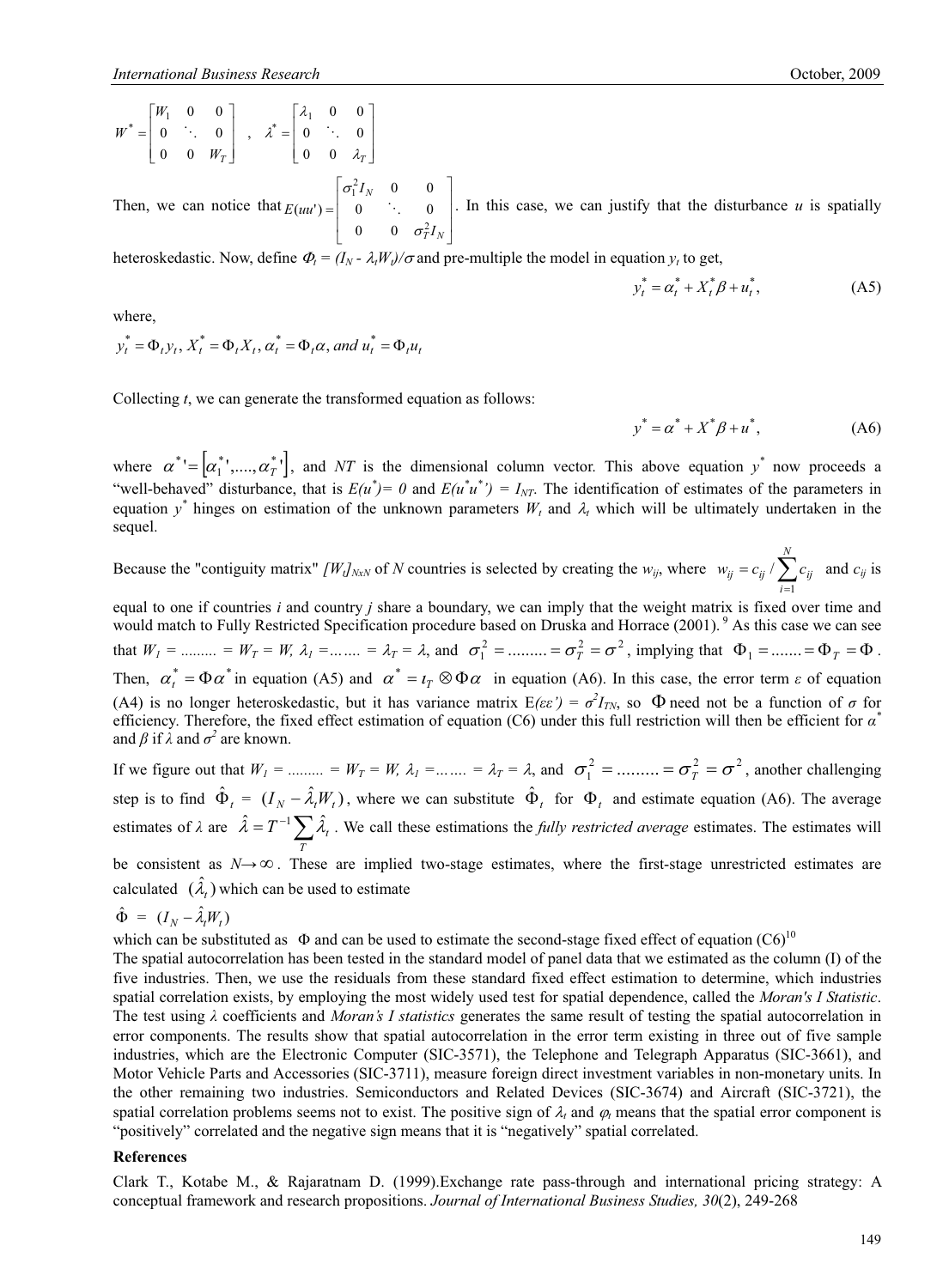Desiraju, R. & Shrikhande, M. (1996). *Exchange Rate Pass-Through and the Role of International Distribution Channels* (Working Paper No. 96-22). Atlanta: Federal Reserve Bank of Atlanta.

Devereux, M. and Engel C. (2000). *Monetary Policy in the Open Economy Revisited: Price Setting and Exchange Rate Flexibility* (NBER Working Paper, No. 7665). Cambridge, MA.: National Bureau of Economic Research.

Devereux, M., Engel C., & Tille, C. (1999), *Exchange rate pass-through and the welfare effects on the Euro* (NBER Working Paper, No. 7382). Cambridge, MA.: National Bureau of Economic Research.

Dornbusch, R. (1987). Exchange Rates and Prices. *The American Economic Review*, *77*, 93-106.

Druska V. & Horrace, W.C. (2004) "Generalized Moments Estimation for Spatial Panel Data: Indonesian Rice Farming," *American Journal of Agricultural Economics*, 86(1), 185-198

Engel, C. & Rogers, J.H. (1995). *Regional patterns in the Law of One Price: The roles of geography vs. currencies*  (NBER Working Paper No. 5395), Cambridge, MA.: National Bureau of Economic Research.

Engel, C. & Rogers, J.H. (1996). How wide is the border?. *American Economic Review*, *88*(5), 1112-1125.

Gron, A. and Swenson, D.L. (1996). Incomplete Exchange-Rate Pass-Through and Imperfect Competition: The Effect of Local Production. *The American Economic Review, 86*(2), 71-76.

Isard, P. (1977). How far can we push the Law of One Price?. *The American Economic Review*, 942-948.

Knetter, M.M. (1989). Price discrimination by U.S. and German exports. *The American Economic Review, 79*(1), 198-210.

Knetter, M.M. (1992). *Exchange Rates and Corporate Pricing Strategies* (NBER Working Paper No. 4151), Cambridge, MA: National Bureau of Economic Analysis.

Mann, C.L. (1986). Prices, Profit Margins, and Exchange Rates. *Federal Reserve Bulletin*, *72*, 336-379.

Marston, R. (1990). Pricing to Market in Japanese Manufacturing. *Journal of International Economics*, *29*(3-4), 217-236.

Oman, C. (2000). *Policy competition for foreign direct investment: A study of competition among governments to attract FDI*. Development Centre Studies, OECD Publications.

Pholphirul, Piriya. (2006). "An International Duopoly Model of Multinational Enterprise And Exchange Rate Pass-Through Strategy: Business Implications and Policy Debates", *International Review of Business Research Paper,*2(3), 1-21.

Rangan, S. and Lawrence, R.Z. (1993). The Responses of U.S. Firms to Exchange Fluctuations: Piercing the Corporate Veil. *Brookings Paper on Economic Activity*, *1993*(2), 341-369.

Tille, C. (1999). *The role of consumption substitutability in the international transmission of shocks* (Working Paper No. 67). New York: The Federal Reserve Bank of New York.

Tille, C. (2000)*. Beggar-thy-Neighbor' or 'Beggar-thyself'? The income effect of exchange rate fluctuations* (Working Paper, No.112). New York: The Federal Reserve Bank of New York

United Nations Conference on Trade and Development (2001). Promoting linkages. In UNCTAD, *World Investment Report*. New York and Geneva: United Nations.

Yoshida, Y. (1999). *The Effect of Vertical Structure on Exchange Rate Pass- Through* (Discussion Paper Series No. 5): Tokyo, Japan: Faculty of Economics, Kyushu Sangyo University.

Yoshida, Y. (2001). *Foreign Direct Investment and Exchange Rate Pass-Through: Access to Foreign Markets* (Discussion Paper Series No. 8). Tokyo, Japan: Faculty of Economics, Kyushu Sangyo University.

**Notes** 

**Note 1** See, for example Dornbusch (1987), Mann (1986), and Marston (1990)

**Note 2** The markup power can be misinterpreted if the typical pass-through treats costs as directly observable, measured by the firms' marginal cost. For example, first, marginal cost can be changed from currency fluctuation if production cost depends on imported input factors. Second, currency fluctuation may also lead to a change of marginal cost and markup if the appreciation leads to a contraction in output due to reduced foreign demand, which would further reduce marginal costs if marginal costs were increasing in output.

**Note 3** Because we are going to use annual 4-digit FAS unit value data to measure the port of export, net of transportation cost, tariffs, and other costs of distribution in the destination market, thus many dimensions of the transactions are identical, apart from the location of buyers. But it is likely that there is physical product differentiation within 4-digit classifications, hence, there is no guarantee that marginal cost is common to all destinations.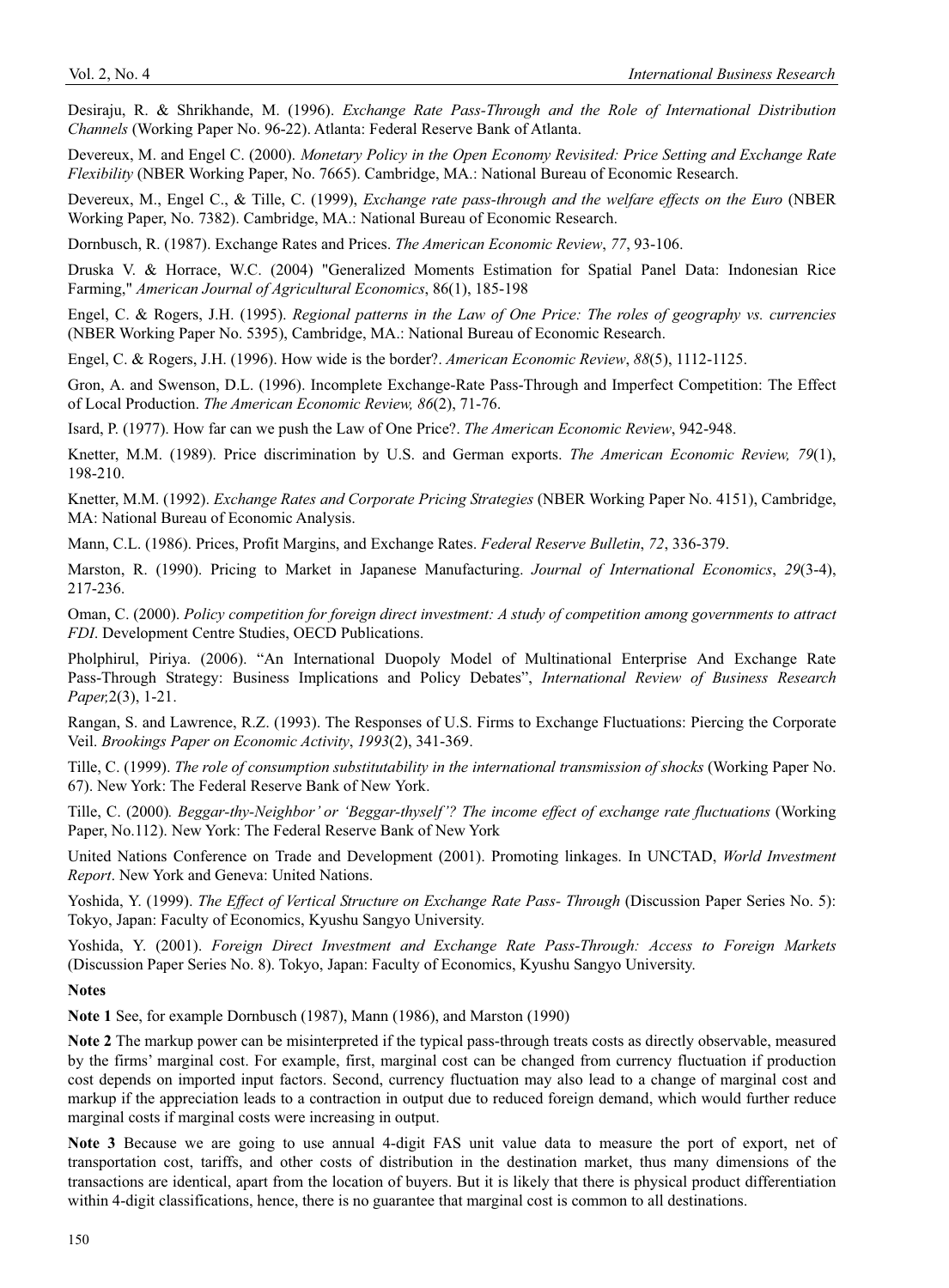**Note 4** Unit values are the only measure of price that is available on a destination-specific basis. This was firstly done by Isard (1977) to investigate the Law of One Price. However, Isard compared U.S. import unit values from Germany, Japan, and Canada in a given industry to the aggregate U.S. export unit values in the same industry. What we do here is compare unit FAS values from a single source country, which is U.S., across multiple destination markets

**Note 5** Yoshida (2001) uses similar methodology by classifying local subsidiaries as subsidiaries for "production" and subsidiaries for "distribution". He explains that the distribution subsidiaries of exporting firms have significant effects to the independent local distributors. The bargaining power should shift from independent local distributors to exporters and its own subsidiaries for distribution. We might call this effect as "power-shift" effect. In terms of exchange rate pass-through, power-shift effect is associated with decreasing pass-through.

**Note 6** There is a paper by Engel and Rogers (1995 and 1996) which answers the first of these questions very clearly. They use CPI data for U.S. and Canadian cities to study two potentially important determinants of relative price volatility across locations: distance and border. The results show that distance does help explain the degree of price variation between city pairs, the U.S.- Canadian border, which is also very important

**Note 7** Analysis of prices alone can only give minimal information about market power. A quantitative assessment of market power requires analysis of quantity response as well. The quantity fluctuations can be significant in representing true fluctuation in demand or consumption of the export good in destination markets. Anyhow, price discrimination across countries is still the most prominent in explaining markup ability and market power that export firms would have.

**Note 8** The *Backward Linkages* exist when foreign affiliates acquire goods or services from domestic firms and the *Forward Linkages* happen when foreign affiliates sell goods or services to domestic firms. *Horizontal Linkages* involve interactions with domestic firms engaging in competing activities. Linkages can also be defined in term of non-business entities such as universities, training centers, research and technology institutes, or private institutes (UNCTAD, 2001).

**Note 9** This tends to test the border or the contiguity effect has on international pricing. Even the distance effect is not applied to test for this spatial error components. Engel and Rogers (1995 and 1996) find that border is equivalent to approximately 1,780 miles in terms of its effect on relative price variability, in spite that there are practically no trade restrictions between the two countries.

**Note 10** Based on Druska and Horrace (2004),  $\hat{\lambda}_t$  and  $\sigma_t^2$  can be estimated by using the Generalized Moments

Estimation method. And,  $\hat{\sigma}^2_t$  $\hat{\mathbf{D}}_t = \frac{(I_N - \hat{\lambda}_t W_t)}{H}$ *t*  $t = \frac{(I_N - \lambda_t W_t)}{\sqrt{1.2}}$  $\sigma$  $\hat{\Phi}_t = \frac{(I_N - \lambda_t W_t)}{\sqrt{N}}$ , if we impose the Partially Restricted Specification that weight matrix  $W_t$ 

are not constant over time, so that  $W_1 \neq \dots \dots \neq W_T$ ,  $\lambda_1 \neq \dots \dots \neq \lambda_T$ , and  $\sigma_1^2 \neq \dots \dots \neq \sigma_T^2$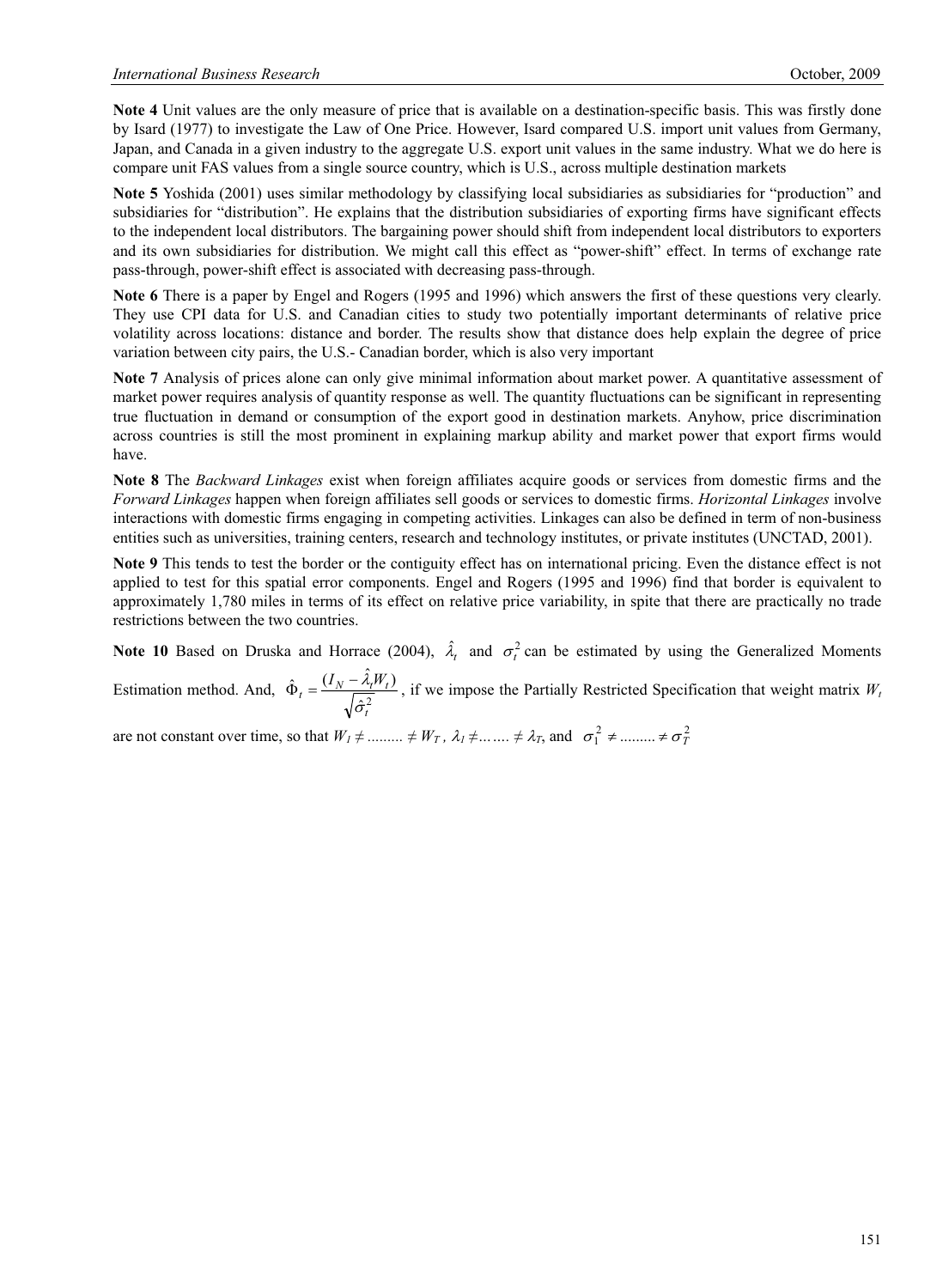|  | Table 1. Result of Fully-Restricted Average Estimation of Spatial Panel Data: 3571 (Electronic Computer) |  |
|--|----------------------------------------------------------------------------------------------------------|--|
|  |                                                                                                          |  |

| <b>Independent Variables</b> | (1)           | (II)           | (III)                    | (IV)                     | (V)                      | (VI)                     | (VII)                    | (VIII)                   |
|------------------------------|---------------|----------------|--------------------------|--------------------------|--------------------------|--------------------------|--------------------------|--------------------------|
|                              | $-0.008***$   | 0.004          | $-0.007$ *               | $-0.014$ *               | $-0.007*$                | 0.002                    | $-0.009**$               | $-0.009*$                |
| - $\boldsymbol{e}$           | $(-1.64)$     | (0.23)         | $(-1.49)$                | $(-1.50)$                | $(-1.45)$                | (0.11)                   | $(-1.68)$                | $(-1.62)$                |
|                              | $0.021***$    | $0.022***$     | $0.021***$               | $0.020***$               | $0.020***$               | $0.021***$               | $0.020***$               | $0.021***$               |
| $-gdp$                       | (2.27)        | (2.37)         | (2.25)                   | (2.16)                   | (2.19)                   | (2.31)                   | (2.23)                   | (2.25)                   |
| $ PPI$                       | 0.016         | 0.024          | 0.016                    | 0.016                    | 0.016                    | 0.014                    | 0.016                    | 0.016                    |
|                              | (0.36)        | (0.32)         | (0.36)                   | (0.37)                   | (0.36)                   | (0.32)                   | (0.36)                   | (0.36)                   |
|                              | $0.421***$    | $0.420***$     | $0.421^{\ast\ast\ast}$   | $0.418^{***}\,$          | $0.420***$               | $0.417^{\ast\ast\ast}$   | $0.421***$               | $0.421^{\ast\ast\ast}$   |
| $-p_i(t-1)$                  | (19.84)       | (19.76)        | (19.82)                  | (19.68)                  | (19.82)                  | (19.63)                  | (19.81)                  | (19.82)                  |
| - e*SUBSIDIARY1              | $\frac{1}{2}$ | $-0.035$ *     | ÷,                       |                          | ٠                        | $-0.047$ **              |                          |                          |
|                              |               | $(-1.37)$      |                          |                          |                          | $(-1.57)$                | $\frac{1}{2}$            |                          |
| - e*SUBSIDIARY2              |               | 0.045          |                          |                          |                          | $\blacksquare$           | 0.024                    |                          |
|                              |               | (0.31)         |                          |                          |                          |                          | (0.17)                   |                          |
| - e*SUBSIDIARY3              |               | 0.001          |                          |                          |                          |                          | $\overline{\phantom{a}}$ | $-0.001$                 |
|                              |               | (0.57)         |                          |                          |                          |                          |                          | $(-0.15)$                |
| - e*AFFILIATION1             |               | $\blacksquare$ | $\textbf{-0.005}^{***}$  |                          |                          | 0.019                    |                          | $\blacksquare$           |
|                              |               |                | $(-2.15)$                |                          | $\overline{\phantom{a}}$ | (0.55)                   |                          |                          |
| - e*AFFILIATION2             |               |                | $-0.016$                 |                          |                          | $\blacksquare$           | $-0.037$                 |                          |
|                              |               |                | $(-0.08)$                |                          |                          |                          | $(-0.18)$                |                          |
| - e*AFFILIATION3             |               |                | $-0.037$                 |                          |                          |                          |                          | $-0.052$                 |
|                              |               |                | $(-0.62)$                |                          |                          |                          |                          | $(-0.83)$                |
| $-e^*J_VENTURE1$             |               |                | $\overline{\phantom{a}}$ | $-0.116$ **              |                          | $-0.082**$               |                          |                          |
|                              |               |                |                          | $(-1.83)$                |                          | $(-1.64)$                |                          |                          |
| $-e*J_VENTURE2$              |               |                |                          | 0.115                    |                          |                          | 0.081                    |                          |
|                              |               |                |                          | (0.58)                   |                          |                          | (0.45)                   |                          |
| $-e^*J$ VENTURE3             |               |                |                          | $-0.140*$                |                          |                          | $\overline{\phantom{a}}$ | $-0.010$                 |
|                              |               |                |                          | $(-1.41)$                |                          |                          |                          | $(-0.12)$                |
| - e*DIVISION1                |               |                |                          | ÷,                       | $-0.018$                 | $-0.027$                 |                          | $\overline{\phantom{a}}$ |
|                              |               |                |                          |                          | $(-0.54)$                | $(-1.04)$                | $\frac{1}{2}$            |                          |
| - e*DIVISION2                |               |                |                          | Ξ.                       | 0.132                    | $\overline{\phantom{a}}$ | 0.117                    |                          |
|                              |               |                | ٠                        | $\overline{\phantom{0}}$ | (0.40)                   | $\overline{\phantom{a}}$ | (0.36)                   | $\blacksquare$           |
| - e*DIVISION3                |               |                | $\overline{\phantom{a}}$ | $\overline{a}$           | 0.002                    | $\blacksquare$           | $\frac{1}{2}$            | 0.003                    |
|                              |               |                | $\sim$                   |                          | (0.39)                   |                          | $\overline{\phantom{a}}$ | (0.38)                   |
| Adjust R-Square              | .19           | .19            | .19                      | .19                      | .19                      | .19                      | .19                      | .19                      |
| Prob > F                     | .001          | .001           | .001                     | .001                     | .001                     | .001                     | .001                     | .001                     |
| Observations#                | 1,335         | 1,335          | 1,335                    | 1,335                    | 1,335                    | 1,335                    | 1,335                    | 1,335                    |

*Note*: Value enclosed in parentheses represents *t*-statistics.  $\dot{p}$  < .20.  $\dot{p}$  < .10,  $\dot{p}$  × .10, Estimated Coefficients of Year Dummies are not shown in this table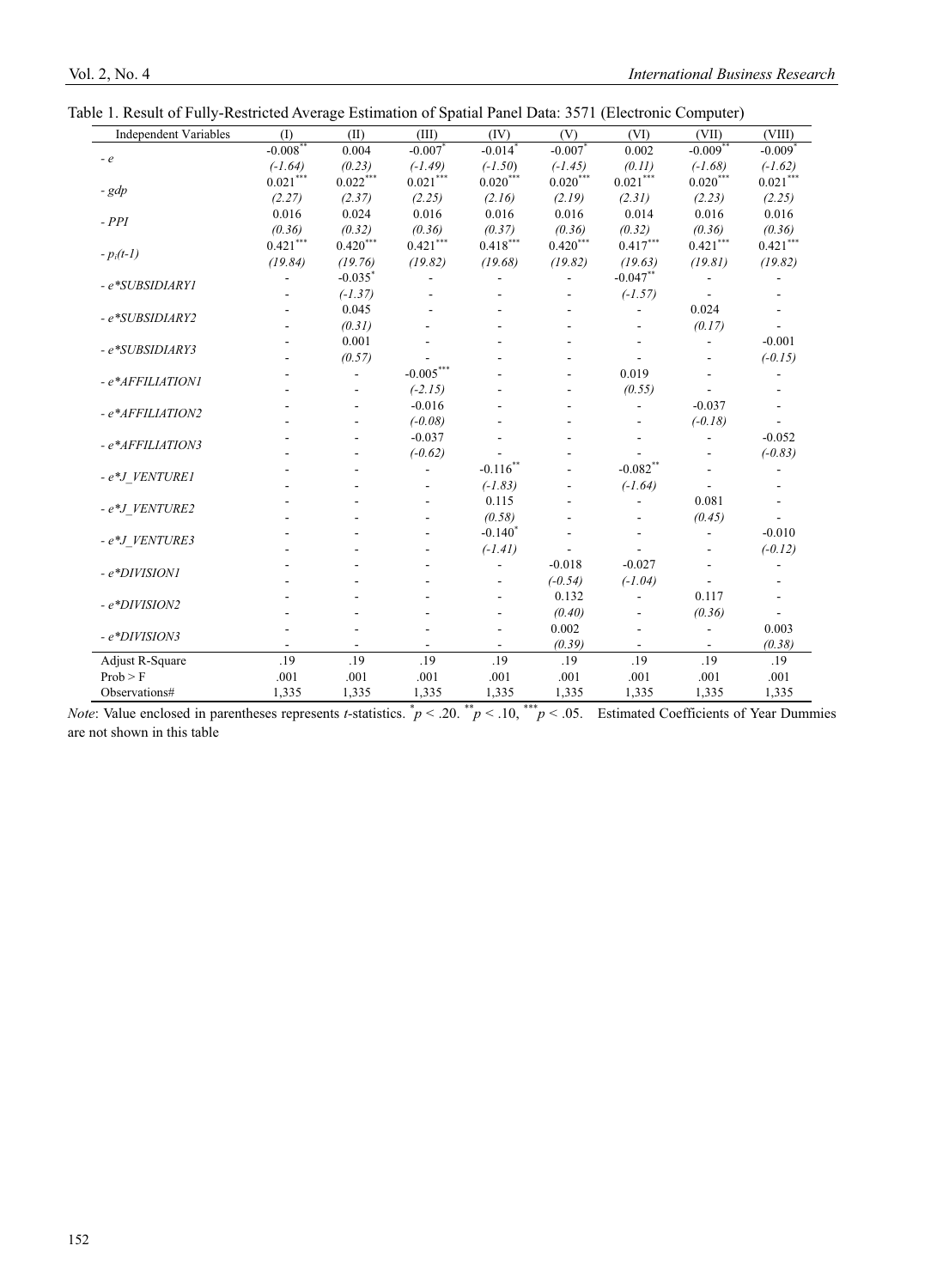Table 2. Result of Fully-Restricted Average Estimation of Spatial Panel Data: 3661 (Telephone and Telegraph Apparatus)

| <b>Independent Variables</b> | (1)            | (II)                     | (III)                    | (IV)                     | (V)                      | (VI)                     | (VII)                    | (VIII)                |
|------------------------------|----------------|--------------------------|--------------------------|--------------------------|--------------------------|--------------------------|--------------------------|-----------------------|
|                              | 0.016          | 0.010                    | 0.013                    | 0.019                    | 0.015                    | 0.012                    | 0.015                    | 0.012                 |
| - $\boldsymbol{e}$           | (0.79)         | (0.41)                   | (0.67)                   | (0.97)                   | (0.76)                   | (0.48)                   | (0.79)                   | (0.60)                |
|                              | $0.071***$     | $0.073***$               | $0.075***$               | $0.068***$               | $0.071^{\ast\ast\ast}$   | $0.073***$               | $0.071***$               | $0.077***$            |
| - gdp                        | (4.06)         | (3.96)                   | (4.26)                   | (3.85)                   | (4.07)                   | (3.97)                   | (4.04)                   | (4.23)                |
|                              | $0.166$ ***    | $0.165***$               | $0.165^{***}$            | $0.166$ ***              | $0.166$ <sup>***</sup>   | $0.165***$               | $0.165***$               | $0.166$ ***           |
| $ PPI$                       | (3.08)         | (3.06)                   | (3.07)                   | (3.09)                   | (3.08)                   | (3.07)                   | (3.07)                   | (3.08)                |
|                              | $0.187***$     | $0.187^{\ast\ast\ast}$   | $0.185***$               | $0.186^{\ast\ast\ast}$   | $0.187^{\ast\ast\ast}$   | $0.184^{***}$            | $0.186\overset{***}{}$   | $0.184^{***}\,$       |
| $-p_i(t-1)$                  | (7.91)         | (7.90)                   | (7.80)                   | (7.87)                   | (7.91)                   | (7.79)                   | (7.88)                   | (7.80)                |
|                              |                | 0.011                    |                          |                          | ÷                        | 0.008                    |                          |                       |
| - e*SUBSIDIARY1              |                | (0.29)                   | $\overline{a}$           |                          |                          | (0.22)                   |                          |                       |
|                              |                | $-0.021$                 |                          |                          | ٠                        | $\blacksquare$           | $-0.016$                 |                       |
| - e*SUBSIDIARY2              | $\blacksquare$ | $(-0.10)$                |                          |                          | ٠                        |                          | $(-0.07)$                |                       |
| - e*SUBSIDIARY3              |                | 0.001                    |                          |                          | ۰                        |                          | $\overline{a}$           | 0.002                 |
|                              |                | (0.14)                   | $\overline{\phantom{a}}$ |                          | ٠                        | $\overline{\phantom{a}}$ |                          | (0.76)                |
| - e*AFFILIATION1             |                | $\overline{\phantom{a}}$ | 0.060                    |                          | ٠                        | $-0.183$ <sup>*</sup>    |                          |                       |
|                              |                | ÷                        | (0.31)                   |                          | ÷                        | $(-1.41)$                |                          |                       |
| - e*AFFILIATION2             |                | $\blacksquare$           | 0.255                    |                          | ÷                        | $\overline{\phantom{0}}$ | 0.397                    |                       |
|                              |                | $\blacksquare$           | (0.44)                   |                          |                          |                          | (0.71)                   |                       |
| - e*AFFILIATION3             |                |                          | 0.087                    |                          |                          |                          | $\overline{a}$           | $-0.112$ <sup>*</sup> |
|                              |                | ÷                        | (0.84)                   |                          |                          |                          |                          | $(-1.62)$             |
| $-e*J_VENTURE1$              |                |                          | $\blacksquare$           | $-0.069$ **              | ÷                        | $-0.077$ <sup>*</sup>    |                          |                       |
|                              |                |                          | $\blacksquare$           | $(-1.65)$                | L,                       | $(-1.38)$                |                          |                       |
| $-e*J$ VENTURE2              |                |                          |                          | $-0.078$                 | L,                       |                          | $-0.206$                 |                       |
|                              |                |                          |                          | $(-0.22)$                |                          |                          | $(-0.63)$                |                       |
| $-e*J$ VENTURE3              |                |                          |                          | $-0.047$ *               |                          |                          |                          | $-0.109*$             |
|                              |                |                          |                          | $(-1.52)$                |                          |                          |                          | $(-1.26)$             |
| - e*DIVISION1                |                |                          |                          |                          | 0.041                    | 0.038                    |                          |                       |
|                              |                |                          |                          | $\overline{\phantom{a}}$ | (0.28)                   | (0.26)                   |                          |                       |
| - e*DIVISION2                |                |                          |                          | $\overline{a}$           | $\overline{\phantom{a}}$ | $\overline{a}$           |                          |                       |
|                              |                |                          |                          | ۰                        |                          |                          |                          |                       |
| - e*DIVISION3                |                |                          | $\overline{\phantom{a}}$ |                          | 0.042                    |                          | $\overline{\phantom{a}}$ | 0.036                 |
|                              |                |                          |                          |                          | (0.48)                   | $\overline{\phantom{a}}$ | $\blacksquare$           | (0.25)                |
| Adjust R-Square              | .17            | .17                      | .17                      | .17                      | .17                      | .17                      | .17                      | .17                   |
| Prob > F                     | .001           | .001                     | .001                     | .001                     | .001                     | .001                     | .001                     | .001                  |
| Observations#                | 1,201          | 1,201                    | 1,201                    | 1,201                    | 1,201                    | 1,201                    | 1,201                    | 1,201                 |

*Note*: Value enclosed in parentheses represents *t*-statistics.  $\dot{p}$  < .20.  $\dot{p}$  < .10,  $\dot{p}$  < .10,  $\dot{p}$  < .05. Estimated Coefficients of Year Dummies are not shown in this table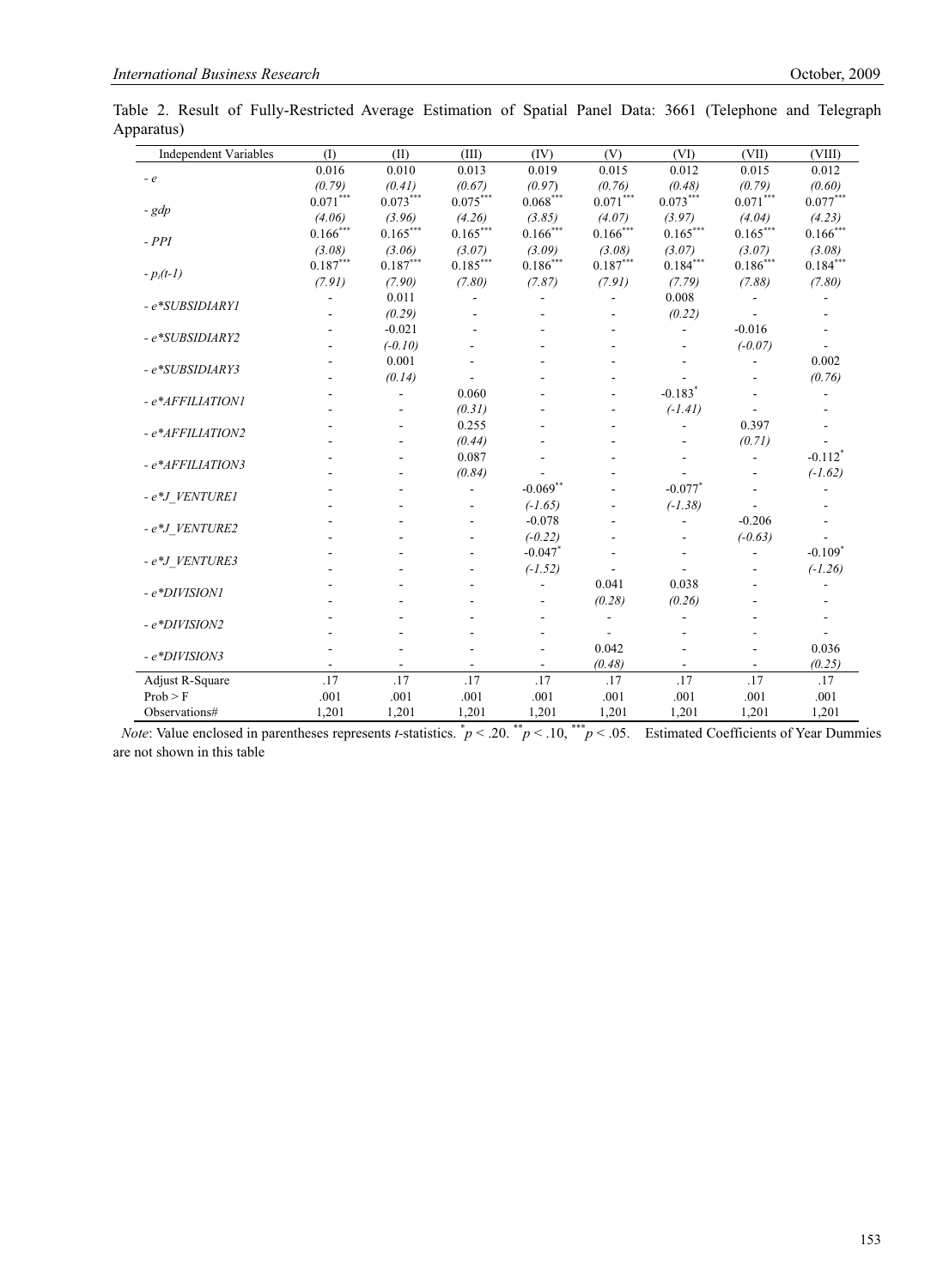| Table 3. Result of Fixed-Effect Panel Data Estimation: 3674 (Semiconductors and Related Devices) |  |
|--------------------------------------------------------------------------------------------------|--|
|--------------------------------------------------------------------------------------------------|--|

| <b>Independent Variables</b> | (1)                      | (II)                     | (III)          | (IV)        | (V)                      | (VI)                     | (VII)                           | (VIII)                  |
|------------------------------|--------------------------|--------------------------|----------------|-------------|--------------------------|--------------------------|---------------------------------|-------------------------|
| $-e$                         | $-0.006*$                | $-0.004$                 | $-0.001$       | 0.002       | 0.004                    | $-0.004$                 | $-0.002$                        | 0.012                   |
|                              | $(-1.29)$                | $(-1.12)$                | $(-1.04)$      | (0.10)      | (0.20)                   | $(-1.10)$                | $(-1.11)$                       | (0.54)                  |
|                              | $-0.256***$              | $-0.281$ ***             | $-0.226***$    | $-0.262***$ | $-0.275***$              | $-0.272***$              | $-0.256***$                     | $-0.284***$             |
| - gdp                        | $(-9.21)$                | $(-8.79)$                | $(-9.00)$      | $(-9.24)$   | $(-9.02)$                | $(-8.60)$                | $(-9.13)$                       | $(-9.02)$               |
| $ PPI$                       | $0.020***$               | $0.022***$               | $0.021***$     | $0.021***$  | $0.022***$               | $0.021***$               | $0.020***$                      | $0.022***$              |
|                              | (8.71)                   | (8.66)                   | (8.66)         | (8.77)      | (8.78)                   | (8.48)                   | (8.67)                          | (8.82)                  |
|                              | $0.314***$               | $0.308***$               | $0.312^{***}$  | $0.312***$  | $0.310***$               | $0.310***$               | $0.313***$                      | $0.309***$              |
| $-p_i(t-1)$                  | (11.55)                  | (11.33)                  | (11.48)        | (11.44)     | (11.38)                  | (11.39)                  | (11.52)                         | (11.34)                 |
|                              | $\overline{\phantom{0}}$ | 0.033                    |                |             |                          | 0.018                    |                                 |                         |
| - e*SUBSIDIARY1              |                          | (0.80)                   |                |             |                          | (0.45)                   | $\blacksquare$                  |                         |
|                              |                          | $-0.118$ <sup>*</sup>    |                |             |                          | $\blacksquare$           | $\textbf{-0.091}^{\ast\ast}$    |                         |
| - e*SUBSIDIARY2              |                          | $(-1.25)$                |                |             |                          |                          | $(-1.90)$                       |                         |
|                              |                          | $-0.002***$              |                |             |                          |                          | $\blacksquare$                  | $\textbf{-0.002}^{***}$ |
| - e*SUBSIDIARY3              |                          | $(-2.31)$                |                |             |                          |                          |                                 | $(-2.04)$               |
|                              |                          | $\overline{\phantom{a}}$ | $-0.070$       |             |                          | $-0.027$                 |                                 |                         |
| - e*AFFILIATION1             |                          |                          | $(-0.73)$      |             | $\overline{\phantom{a}}$ | $(-0.35)$                |                                 |                         |
|                              |                          | $\overline{\phantom{a}}$ | $-0.104$       |             | $\overline{\phantom{a}}$ | $\overline{\phantom{a}}$ | $-0.156$                        |                         |
| - e*AFFILIATION2             |                          | $\overline{\phantom{a}}$ | $(-0.24)$      |             | $\blacksquare$           |                          | $(-0.36)$                       |                         |
|                              |                          | $\overline{\phantom{a}}$ | 0.007          |             |                          |                          |                                 | 0.066                   |
| - e*AFFILIATION3             |                          |                          | (0.08)         |             |                          |                          |                                 | (0.42)                  |
|                              |                          |                          | $\overline{a}$ | $-0.077$ *  |                          | $-0.050$                 |                                 |                         |
| - e*J VENTURE1               |                          |                          | $\overline{a}$ | $(-1.27)$   |                          | $(-0.87)$                |                                 |                         |
|                              |                          |                          |                | 0.002       |                          | $\blacksquare$           | $-0.040$                        |                         |
| $-e$ <sup>*</sup> J_VENTURE2 |                          |                          |                | (0.01)      |                          | $\overline{\phantom{a}}$ | $(-0.22)$                       |                         |
|                              |                          |                          |                | 0.023       |                          |                          |                                 | 0.005                   |
| $-e*J$ VENTURE3              |                          |                          |                | (0.32)      |                          |                          |                                 | (0.08)                  |
|                              |                          |                          |                |             | $-0.004$                 | $-0.046$                 |                                 |                         |
| - e*DIVISION1                |                          |                          |                |             | $(-0.06)$                | $(-0.76)$                |                                 |                         |
|                              |                          |                          |                |             | 0.004                    | $\blacksquare$           | $-0.013$                        |                         |
| - e*DIVISION2                |                          |                          |                |             | (0.02)                   | $\overline{\phantom{a}}$ | $(-0.06)$                       |                         |
|                              |                          |                          |                |             | $-0.021$ **              |                          |                                 | $-0.011$                |
| - e*DIVISION3                |                          |                          |                |             |                          |                          | $\overline{\phantom{a}}$        | $(-0.66)$               |
|                              | .74                      | .74                      | .74            | .73         | $(-1.65)$<br>.74         | .73                      | $\overline{\phantom{a}}$<br>.74 | .74                     |
| Adjust R-Square              |                          |                          |                |             |                          |                          |                                 |                         |
| Prob > F                     | .001                     | .001                     | .001           | .001        | .001                     | .001                     | .001                            | .001                    |
| Observations#                | 1,114                    | 1,114                    | 1,114          | 1,114       | 1,114                    | 1,114                    | 1,114                           | 1,114                   |

*Note*: Value enclosed in parentheses represents *t*-statistics.  $\phi^* > 0.20$ .  $\phi^* > 0.10$ ,  $\phi^* > 0.05$ . Estimated Coefficients of Year Dummies are not shown in this table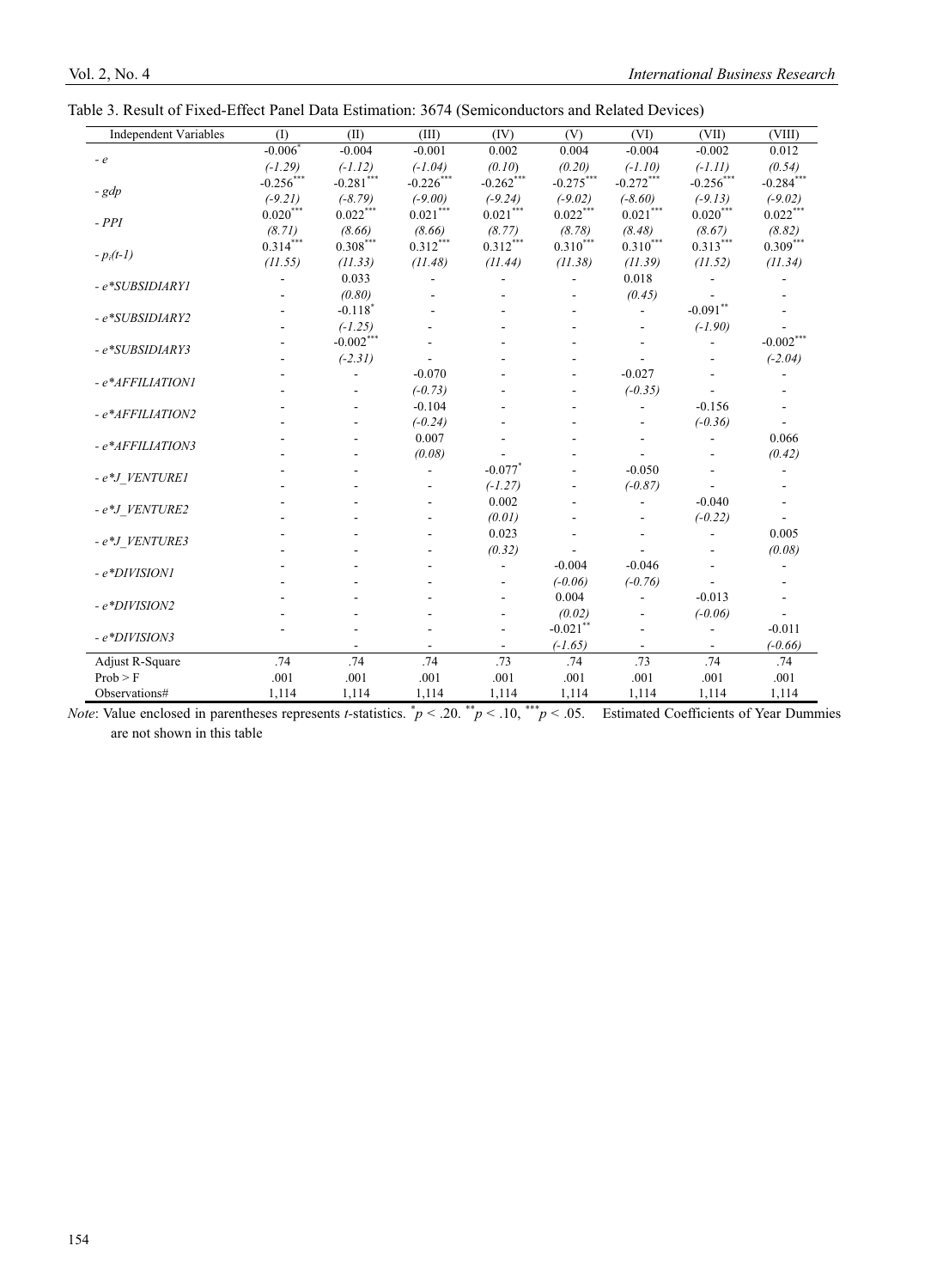Table 4. Result of Fully-Restricted Average Estimation of Spatial Panel Data: 3711 (Motor Vehicles and Passenger Car Bodies)

| <b>Independent Variables</b> | (1)                      | (II)                                   | (III)                    | (IV)                     | (V)                      | (VI)                     | (VII)                    | (VIII)                   |
|------------------------------|--------------------------|----------------------------------------|--------------------------|--------------------------|--------------------------|--------------------------|--------------------------|--------------------------|
|                              | $-0.014$ <sup>*</sup>    | $\overline{\textbf{0.016}}^{\ast\ast}$ | $-0.016**$               | $-0.014$ <sup>*</sup>    | $-0.015**$               | $-0.016**$               | $-0.014$ <sup>*</sup>    | $-0.016$ **              |
| $-e$                         | $(-1.63)$                | $(-1.67)$                              | $(-1.68)$                | $(-1.62)$                | $(-1.64)$                | $(-1.67)$                | $(-1.63)$                | $(-1.70)$                |
|                              | $0.135***$               | $0.136***$                             | $0.136***$               | $0.135***$               | $0.135***$               | $0.135***$               | $0.135***$               | $0.137***$               |
| $-gdp$                       | (6.61)                   | (6.55)                                 | (6.60)                   | (6.54)                   | (6.58)                   | (5.49)                   | (6.59)                   | (6.57)                   |
|                              | $0.044^{***}\,$          | $0.044***$                             | $0.044\sp{***}$          | $0.044***$               | $0.044^{***}\,$          | $0.044^{***}\,$          | $0.044***$               | $0.044***$               |
| $ PPI$                       | (2.17)                   | (2.18)                                 | (2.17)                   | (2.18)                   | (2.18)                   | (2.17)                   | (2.17)                   | (2.18)                   |
|                              | $0.363***$               | $0.364***$                             | $0.363***$               | $0.363***$               | $0.363***$               | $0.363***$               | $0.363***$               | 0.363                    |
| $-p_i(t-1)$                  | (16.50)                  | (16.49)                                | (16.48)                  | (16.49)                  | (16.49)                  | (16.47)                  | (16.49)                  | (16.48)                  |
|                              | $\overline{\phantom{a}}$ | 0.001                                  |                          | L,                       | $\overline{\phantom{0}}$ | 0.005                    |                          |                          |
| - e*SUBSIDIARY1              | $\overline{a}$           | (0.01)                                 | ÷.                       |                          | ÷                        | (0.05)                   | $\blacksquare$           | $\overline{a}$           |
|                              |                          | $-0.367**$                             |                          |                          | ۰                        | ÷,                       | $-0.610**$               |                          |
| - e*SUBSIDIARY2              |                          | $(-1.72)$                              |                          |                          | ٠                        | $\overline{\phantom{a}}$ | $(-1.84)$                |                          |
|                              |                          | 0.002                                  |                          |                          |                          | ÷                        | ÷                        | 0.001                    |
| - e*SUBSIDIARY3              |                          | (0.39)                                 |                          |                          | $\overline{\phantom{a}}$ | $\overline{\phantom{a}}$ |                          | (0.27)                   |
|                              |                          | $\overline{\phantom{a}}$               | 0.012                    |                          | $\overline{\phantom{a}}$ | 0.056                    |                          |                          |
| - e*AFFILIATION1             |                          |                                        | (0.11)                   |                          | $\overline{a}$           | (0.43)                   |                          |                          |
|                              |                          |                                        | 0.006                    |                          | $\blacksquare$           | ÷,                       | 0.029                    |                          |
| - e*AFFILIATION2             |                          |                                        | (0.01)                   |                          | $\blacksquare$           | $\blacksquare$           | (0.05)                   |                          |
|                              |                          |                                        | 0.016                    |                          | $\blacksquare$           | Ξ.                       | $\sim$                   | 0.015                    |
| - e*AFFILIATION3             |                          |                                        | (0.17)                   |                          | ٠                        |                          |                          | (0.21)                   |
|                              |                          |                                        | $\overline{\phantom{a}}$ | $-0.025$                 | $\overline{a}$           | $-0.056$ <sup>*</sup>    |                          |                          |
| $-e*J_VENTURE1$              |                          |                                        | $\overline{\phantom{a}}$ | $(-1.22)$                | L,                       | $(-1.43)$                |                          |                          |
|                              |                          |                                        |                          | $-0.060$                 | ÷                        | ÷,                       | $-0.078$                 |                          |
| $-e*J$ VENTURE2              |                          |                                        | $\overline{a}$           | $(-0.23)$                | ÷                        | ÷,                       | $(-0.29)$                |                          |
|                              |                          |                                        |                          | 0.035                    |                          |                          |                          | $-0.004$                 |
| $-e^*J$ VENTURE3             |                          |                                        | $\overline{a}$           | (0.32)                   |                          |                          | $\blacksquare$           | $(-0.04)$                |
|                              |                          |                                        | $\blacksquare$           | $\overline{\phantom{a}}$ | $-0.022$                 | $-0.006$                 | ۰                        |                          |
| - e*DIVISION1                |                          |                                        | ٠                        | $\overline{\phantom{a}}$ | $(-0.11)$                | $(-0.04)$                | -                        | $\overline{\phantom{a}}$ |
|                              |                          |                                        |                          | $\overline{\phantom{a}}$ | $\overline{\phantom{a}}$ | Ξ.                       |                          |                          |
| - e*DIVISION2                |                          |                                        |                          | $\overline{\phantom{a}}$ | $\blacksquare$           |                          |                          |                          |
|                              |                          |                                        | L,                       | $\overline{\phantom{a}}$ | 0.009                    |                          |                          | 0.004                    |
| - e*DIVISION3                |                          |                                        |                          | $\blacksquare$           | (0.25)                   |                          | $\overline{\phantom{a}}$ | (0.15)                   |
| Adjust R-Square              | .18                      | .18                                    | .18                      | .18                      | .18                      | .18                      | $.18$                    | .18                      |
| Prob > F                     | .001                     | .001                                   | .001                     | .001                     | .001                     | .001                     | .001                     | .001                     |
| Observations#                | 1,310                    | 1,310                                  | 1,310                    | 1,310                    | 1,310                    | 1,310                    | 1,310                    | 1,310                    |

*Note*: Value enclosed in parentheses represents *t*-statistics.  $\dot{p}$  < .20.  $\dot{p}$  < .10,  $\dot{p}$  × .10,  $\dot{p}$  < .05. Estimated Coefficients of Year Dummies are not shown in this table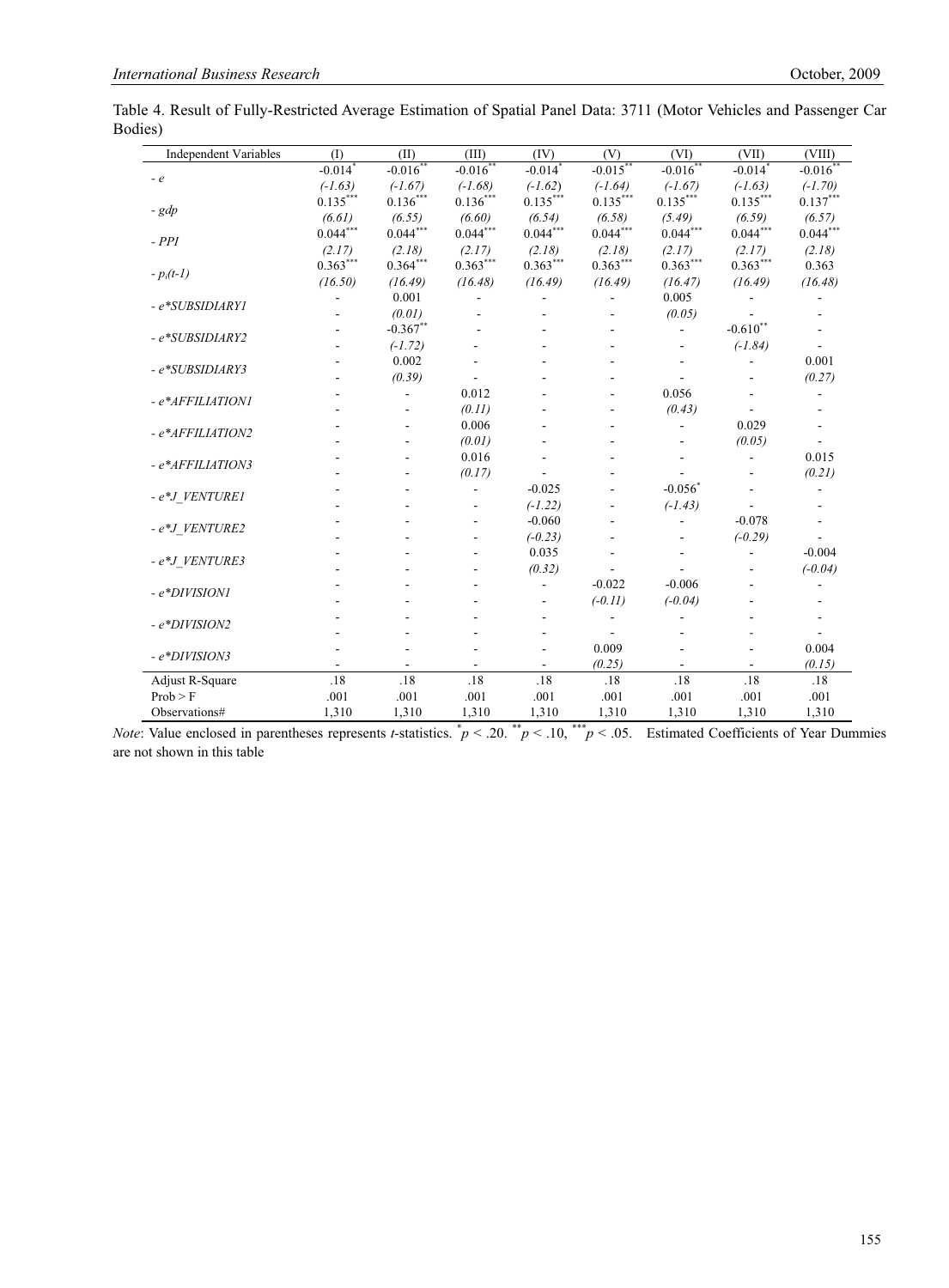| Table 5. Result of Fixed-Effect Panel Data Estimation: 3721 (Aircraft) |  |
|------------------------------------------------------------------------|--|
|------------------------------------------------------------------------|--|

| <b>Independent Variables</b> | (1)         | (II)                     | (III)                    | (IV)                     | (V)                              | (VI)                     | (VII)          | (VIII)             |
|------------------------------|-------------|--------------------------|--------------------------|--------------------------|----------------------------------|--------------------------|----------------|--------------------|
|                              | $-0.083***$ | $-0.183***$              | $-0.085***$              | $-0.090***$              | $\textbf{-0.090}^{\ast\ast\ast}$ | $-0.181***$              | $-0.084***$    | $-0.103***$        |
| $-e$                         | $(-2.69)$   | $(-5.43)$                | $(-2.74)$                | $(-2.84)$                | $(-2.87)$                        | $(-5.37)$                | $(-2.71)$      | $(-3.27)$          |
| $-gdp$                       | 0.031       | 0.022                    | 0.028                    | 0.033                    | 0.031                            | 0.017                    | 0.029          | 0.024              |
|                              | (0.78)      | (0.58)                   | (0.72)                   | (0.85)                   | (0.79)                           | (0.43)                   | (0.74)         | (0.63)             |
| $ PPI$                       | $0.106***$  | $0.108***$               | $0.106***$               | $0.107***$               | $0.105***$                       | $0.108***$               | $0.107***$     | $0.107\sp{*}^{**}$ |
|                              | (15.63)     | (16.32)                  | (15.60)                  | (15.62)                  | (15.62)                          | (16.33)                  | (15.63)        | (15.91)            |
|                              | $0.118***$  | $0.114***$               | $0.121^{\ast\ast\ast}$   | $0.118^{\ast\ast\ast}$   | $0.128^{***}$                    | $0.115***$               | $0.118***$     | $0.123***$         |
| $-p_i(t-1)$                  | (3.08)      | (3.05)                   | (3.14)                   | (3.06)                   | (3.37)                           | (3.07)                   | (3.05)         | (3.24)             |
|                              |             | $-0.255***$              |                          |                          | $\blacksquare$                   | $-0.282***$              |                |                    |
| - e*SUBSIDIARY1              |             | $(-5.16)$                | $\overline{a}$           |                          | $\blacksquare$                   | $(-5.91)$                |                |                    |
|                              |             | $-0.066$                 |                          |                          | $\overline{a}$                   | $\overline{\phantom{a}}$ | 0.094          |                    |
| - e*SUBSIDIARY2              |             | (0.29)                   |                          |                          | $\overline{a}$                   |                          | (0.41)         | $\sim$             |
|                              |             | 0.008                    |                          |                          |                                  |                          | $\overline{a}$ | $0.043^{***}\,$    |
| - e*SUBSIDIARY3              |             | (0.80)                   | $\overline{\phantom{a}}$ |                          | L,                               |                          |                | (3.70)             |
|                              |             | $\overline{\phantom{a}}$ | 0.330                    |                          |                                  | $-0.030$                 |                |                    |
| - e*AFFILIATION1             |             | ÷                        | (0.75)                   |                          |                                  | $(-0.13)$                |                |                    |
|                              |             |                          | 0.143                    |                          | ÷.                               | $\blacksquare$           | 0.143          |                    |
| - e*AFFILIATION2             |             |                          | (0.56)                   |                          |                                  |                          | (0.56)         |                    |
| - e*AFFILIATION3             |             |                          | $-0.076$                 |                          |                                  |                          |                | $-0.006$           |
|                              |             |                          | $(-0.30)$                |                          |                                  |                          |                | $(-0.05)$          |
|                              |             |                          |                          | $-0.003$                 |                                  | $-0.142$ <sup>*</sup>    |                |                    |
| $-e*J_VENTURE1$              |             |                          |                          | $(-0.03)$                |                                  | $(-1.48)$                |                |                    |
|                              |             |                          |                          | $-0.289$                 |                                  | $\blacksquare$           | $-0.289$       |                    |
| $-e^*J$ VENTURE2             |             |                          | ÷                        | $(-0.87)$                |                                  | $\overline{\phantom{a}}$ | $(-0.87)$      |                    |
|                              |             |                          | $\blacksquare$           | 0.165                    |                                  |                          |                | $-0.267$ **        |
| $-e$ <sup>*</sup> J_VENTURE3 |             |                          | $\blacksquare$           | (0.97)                   |                                  |                          |                | $(-1.64)$          |
|                              |             |                          |                          | $\overline{\phantom{a}}$ | $0.199***$                       | 0.064                    |                |                    |
| - e*DIVISION1                |             |                          |                          |                          | (2.72)                           | (0.75)                   |                |                    |
| - e*DIVISION2                |             |                          |                          |                          | 0.402                            |                          | 0.459          |                    |
|                              |             |                          |                          |                          | (0.75)                           | $\overline{a}$           | (0.85)         |                    |
| - e*DIVISION3                |             |                          |                          | $\overline{\phantom{a}}$ | $-0.190***$                      |                          | $\blacksquare$ | $-0.173***$        |
|                              |             |                          |                          | $\overline{\phantom{a}}$ | $(-3.25)$                        |                          |                | $(-2.96)$          |
| Adjust R-Square              | .35         | .36                      | .34                      | .34                      | .37                              | .37                      | .34            | .38                |
| Prob > F                     | .001        | .001                     | .001                     | .001                     | .001                             | .001                     | .001           | .001               |
| Observations#                | 969         | 969                      | 969                      | 969                      | 969                              | 969                      | 969            | 969                |

*Note*: Value enclosed in parentheses represents *t*-statistics.  $\bar{p}$  < .20.  $\bar{p}$  < .10,  $\bar{p}$  < .10,  $\bar{p}$  < .05. Estimated Coefficients of Year Dummies are not shown in this table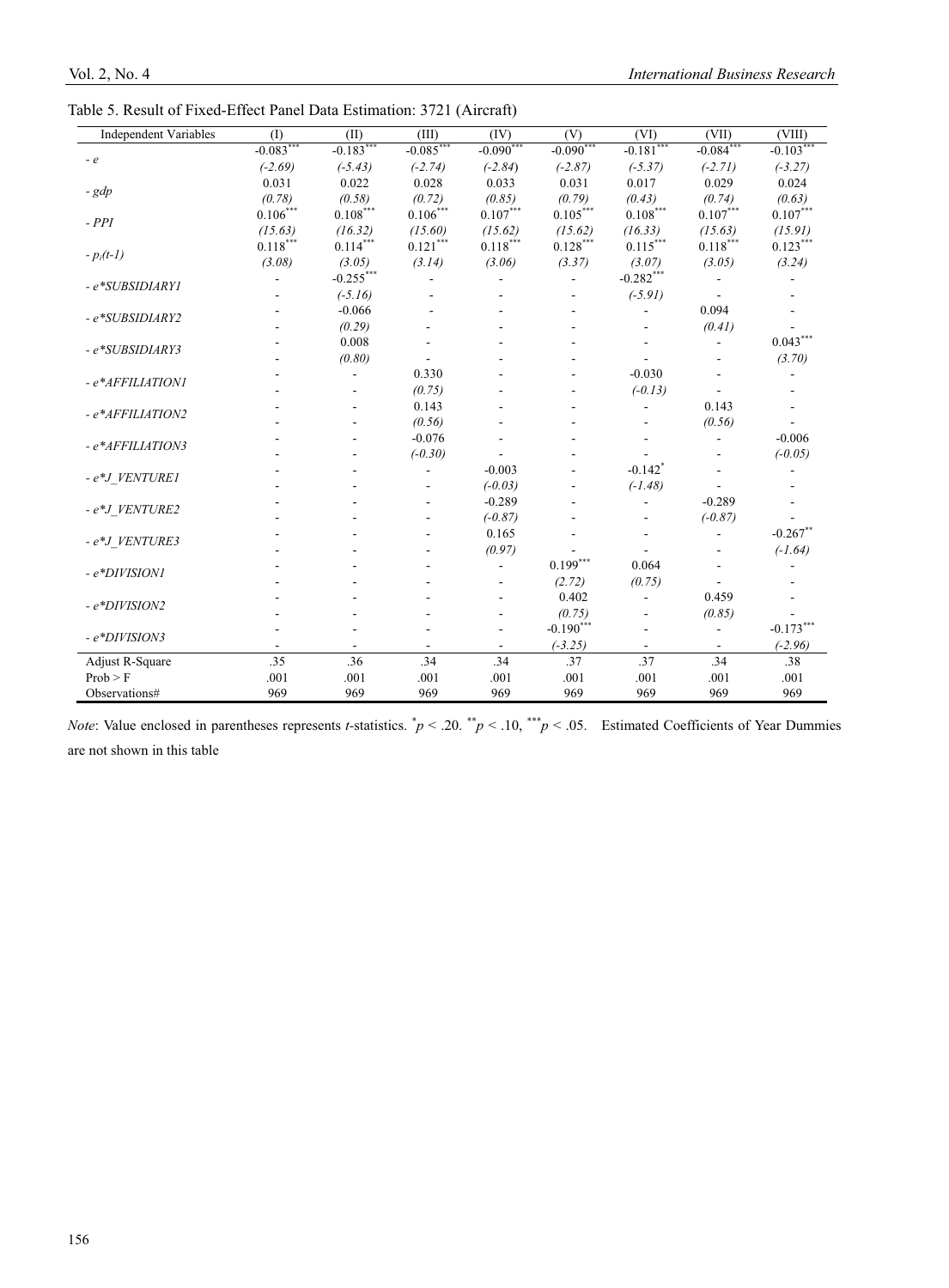| Year | $\lambda_t$          | $\varphi_t$ | $Z_t$                | $\sigma_t$ |
|------|----------------------|-------------|----------------------|------------|
| 1989 | 0.190                | 0.118       | 1.859                | 0.011      |
| 1990 | $0.281^*$            | 0.172       | $2.651*$             | 0.010      |
| 1991 | $0.280^*$            | 0.127       | $1.991$ <sup>*</sup> | 0.014      |
| 1992 | $0.416*$             | 0.213       | $3.273*$             | 0.012      |
| 1993 | $0.288^*$            | 0.149       | $2.317*$             | 0.019      |
| 1994 | $0.571$ <sup>*</sup> | 0.181       | 2.795*               | 0.010      |
| 1995 | $0.492^*$            | 0.232       | $3.543*$             | 0.014      |
| 1996 | 0.238                | 0.041       | 0.716                | 0.030      |
| 1997 | $0.492*$             | 0.197       | $3.032*$             | 0.015      |
| 1998 | $0.442$ <sup>*</sup> | 0.213       | 3.272 <sup>*</sup>   | 0.013      |
| 1999 | $0.528*$             | 0.239       | $3.649*$             | 0.013      |
| 2000 | $0.668*$             | 0.271       | $4.122*$             | 0.014      |

Table A1. Estimates of spatial error coefficients  $(\lambda_i)$ , Moran's I Statistic  $(\varphi_i)$ , Z-value of Moran's I Statistic  $(z_i)$ , and Variance  $(\sigma_i^2)$  of Non-Monetary Unit Foreign Direct Investment): Electronic Computer (3571)

*Note.*  $\phi$  < .05, spatial correlation existing in the error term

Table A2. Estimates of spatial error coefficients  $(\lambda_i)$ , Moran's I Statistic  $(\varphi_i)$ , Z-value of Moran's I Statistic  $(z_i)$ , and Variance ( $\sigma_i^2$ ) of Non-Monetary Unit Foreign Direct Investment): Telephone and Telegraph Apparatus (3661)

|      |                      |       |                      | $\sigma_t^2$ |
|------|----------------------|-------|----------------------|--------------|
| 1989 | $0.461$ <sup>*</sup> | 0.194 | $2.859*$             | 0.015        |
| 1990 | 0.230                | 0.091 | 1.396                | 0.017        |
| 1991 | 0.121                | 0.039 | 0.653                | 0.022        |
| 1992 | 0.159                | 0.034 | 0.587                | 0.032        |
| 1993 | $0.410*$             | 0.198 | $2.909*$             | 0.013        |
| 1994 | $0.395*$             | 0.164 | $2.430*$             | 0.016        |
| 1995 | $0.351^*$            | 0.150 | $2.231$ <sup>*</sup> | 0.015        |
| 1996 | 0.024                | 0.007 | 0.204                | 0.024        |
| 1997 | $0.433*$             | 0.143 | $2.131*$             | 0.020        |
| 1998 | 0.075                | 0.025 | 0.457                | 0.021        |
| 1999 | 0.357                | 0.096 | 1.459                | 0.025        |
| 2000 | $0.327*$<br>÷        | 0.111 | 1.675                | 0.020        |

*Note.*  $\phi$  /  $\theta$  /  $\theta$ , spatial correlation existing in the error term

Table A3. Estimates of spatial error coefficients ( $\lambda$ <sub>t</sub>), Moran's I Statistic ( $\varphi$ <sub>i</sub>), Z-value of Moran's I Statistic ( $z$ <sub>i</sub>), and Variance ( $\sigma_l^2$ ) of Non-Monetary Unit Foreign Direct Investment): Semiconductors and Related Devices (3674)

| Year | $\lambda_t$ | $\varphi_t$ | $Z_t$    | $\overline{\sigma}_t^2$ |
|------|-------------|-------------|----------|-------------------------|
| 1989 | 0.138       | 0.063       | 1.006    | 0.016                   |
| 1990 | 0.072       | 0.029       | 0.512    | 0.018                   |
| 1991 | $-0.122$    | $-0.045$    | $-0.538$ | 0.019                   |
| 1992 | $-0.048$    | $-0.020$    | $-0.182$ | 0.017                   |
| 1993 | 0.032       | 0.015       | 0.311    | 0.016                   |
| 1994 | 0.010       | 0.004       | 0.163    | 0.017                   |
| 1995 | 0.031       | 0.013       | 0.296    | 0.016                   |
| 1996 | $-0.017$    | $-0.007$    | 0.007    | 0.018                   |
| 1997 | 0.116       | 0.050       | 0.822    | 0.016                   |
| 1998 | 0.072       | 0.030       | 0.537    | 0.017                   |
| 1999 | 0.099       | 0.043       | 0.711    | 0.017                   |
| 2000 | 0.113       | 0.058       | 0.923    | 0.014                   |

*Note.*  $\phi$   $\sim$  .05, spatial correlation existing in the error term